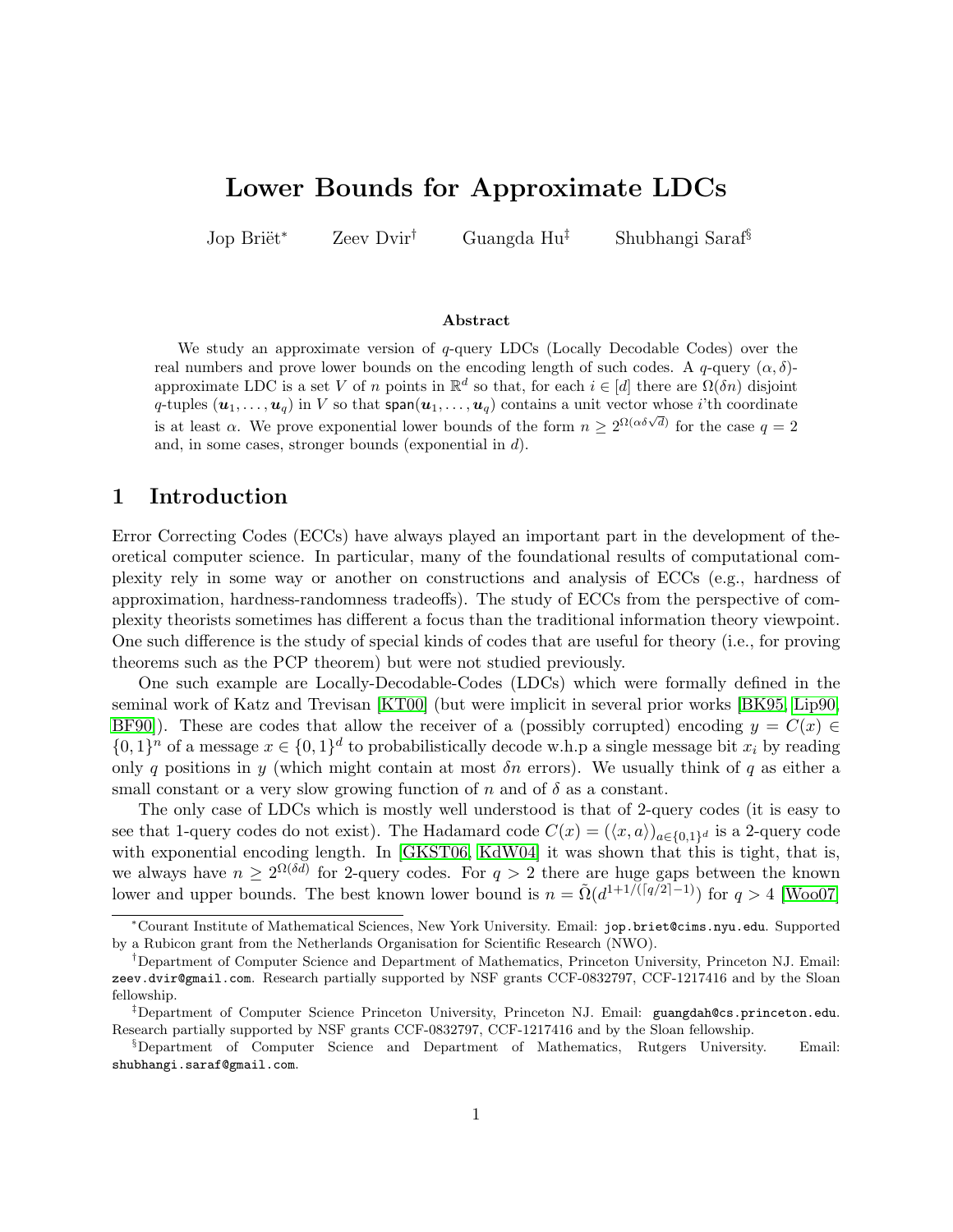and  $n = \Omega(d^2)$  for  $k = 3,4$  [\[KdW04,](#page-17-3) [Woo12\]](#page-18-1). The best constructions for  $q > 2$  are given by Matching-Vector codes, which were introduced by Yekhanin in [\[Yek08\]](#page-18-2) and further developed in [\[Efr09,](#page-17-4) [Pra07,](#page-17-5) [KY09,](#page-17-6) [IS10,](#page-17-7) [CFL](#page-17-8)+10, [DGY11,](#page-17-9) [BET10\]](#page-16-2). These codes have block-length of roughly  $n \leq \exp \exp \left( (\log d)^{O(\log \log q/\log q)} (\log \log d) \right).$ 

One important sub-case of LDCs is that of linear codes (all known constructions are linear as far as we know). That is, the encoding is a linear mapping  $C: \mathbb{F}^d \mapsto \mathbb{F}^n$  over some field  $\mathbb{F}$ . In this case, one can show that w.l.o.g. the decoding is linear as well. More formally, if we let  $v_1, \ldots, v_n \in \mathbb{F}^d$ be the rows of the generating matrix of C (so that  $C(\mathbf{x})_i = \langle \mathbf{x}, \mathbf{v}_i \rangle$ ) then we have that, for each  $i \in [d]$  there must exist a matching  $M_i$  of at least  $\Omega(\delta n)$  disjoint pairs  $v_{j_1}, v_{j_2}$  that span  $e_i$  (the *i*'th standard basis vector). To locally decode  $x_i$  one can simply pick a random pair in the matching  $M_i$ and calculate:

$$
x_i = \langle \boldsymbol{x}, \boldsymbol{e}_i \rangle = a \langle \boldsymbol{x}, \boldsymbol{v}_{j_1} \rangle + b \langle \boldsymbol{x}, \boldsymbol{v}_{j_2} \rangle
$$

for some field elements a, b satisfying  $av_{j_1} + bv_{j_2} = e_i$ . In [\[DS05\]](#page-17-10) is was shown that the lower bound of [\[GKST06\]](#page-17-2) for binary linear codes can be extended to linear codes over any field and so, we know that the Hadamard code cannot be beaten even if we allow for a large alphabet.

In this work we consider a new notion of linear LDCs in which the underlying field is the real numbers and the decoding is 'approximate'. Building on the above characterization of linear codes, we will consider arrangements of points  $v_1, \ldots, v_n \in \mathbb{R}^d$  in which, for every  $i \in [d]$  there are many disjoint pairs that 'almost span'  $e_i$  in some concrete way (we give exact definitions below). Overall, our results are negative and show that, even if we allow a very loose notion of approximation, the our results are negative and show that, even if we allow a very loose notion of approximation, the encoding length is still exponential (either in  $\sqrt{d}$  or in d, depending on the model). We prove several theorems for various settings of the parameters, using a wide variety of techniques.

Motivation and related works: Our motivation for studying this problem comes from several directions. Firstly, one could hope to use approximate codes in practice (if these had sufficiently good parameters). As long as the approximation parameter is not too large we could hope to recover some approximation of  $x_i$  using the two queries to the code (assuming  $x_i$  is some quantity we are interested in and we don't mind some small error). Another motivation comes from trying to understand 3-query codes. Here, even if we restrict our attention to real codes over R, there is still an exponential gap between lower and upper bounds. In a recent work, [\[DSW13\]](#page-17-11), a subset of the current authors and Avi Wigderson proved an  $n > d^{2+\epsilon}$  lower bound (for some positive  $\epsilon$ ) for a closely related notion of 2-query Locally Correctable Codes (LCCs) over R, improving upon the known quadratic bound. Originally, the proof of [\[DSW13\]](#page-17-11) used a reduction from (exact) 3-LCCs over R to 2-query approximate LDCs (later, a different proof was found). This raises the possibility that, in the future, perhaps approximate codes will find more applications. We are also motivated by connections to well studied questions in combinatorial geometry. In [\[BDWY12,](#page-16-3) [DSW12\]](#page-17-12) it was shown that proving lower bounds on LCCs is closely related to questions in the spirit of the Sylvester-Gallai theorem. Here, one tries to take local information about a point configuration (say, many collinear triples) and convert this information to a global bound on the dimension spanned by the points. We can view some of the theorems in this work in this spirit. Approximate versions of Sylveter-Gallai type theorems and LCCs were recently explored in [\[ADSW12\]](#page-16-4).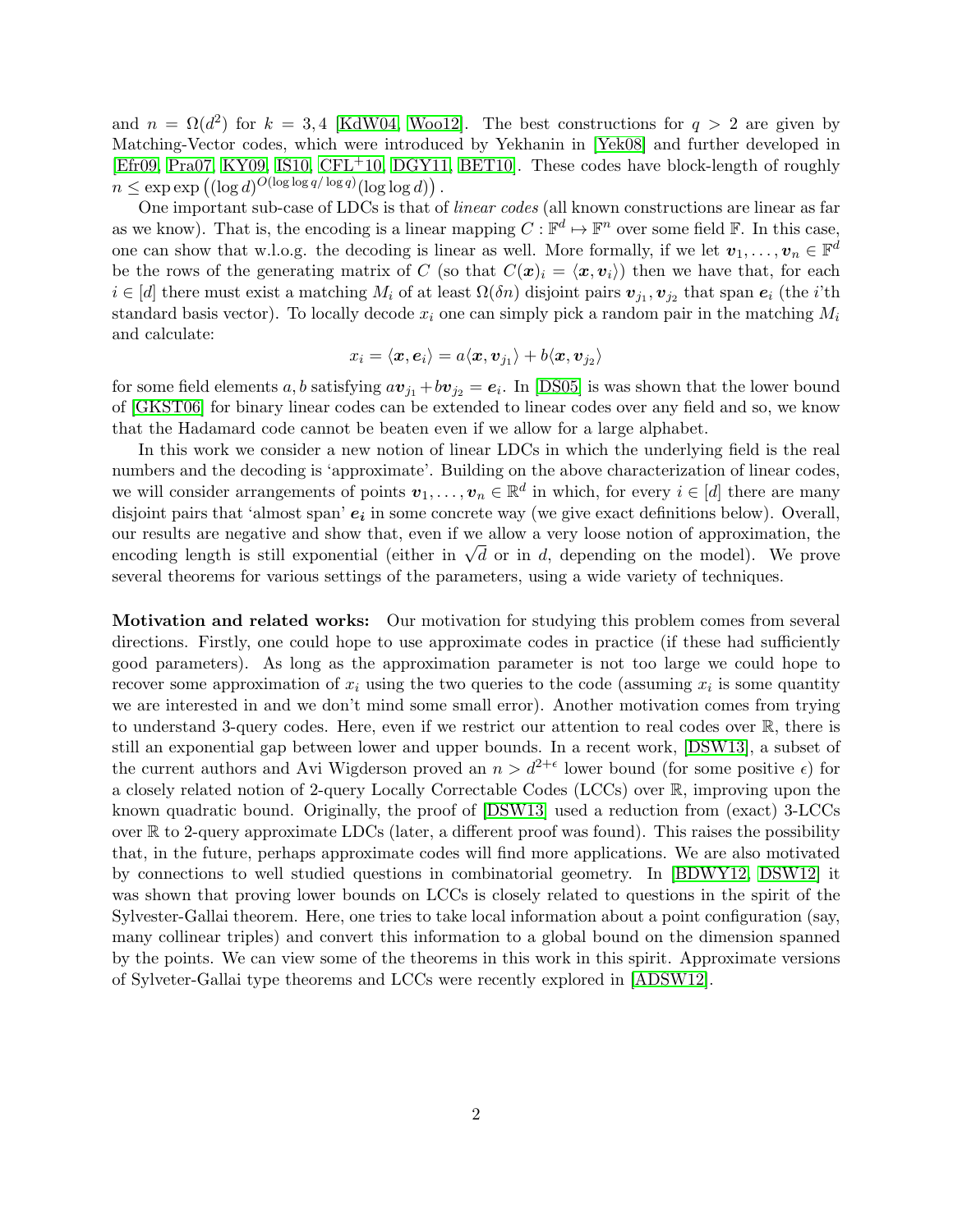### 1.1 Definitions and results

We begin with some notations. A q-matching M in  $[n]$  is defined to be a set of disjoint unordered q-tuples (i.e. disjoint subsets of size q) of [n]. We denote by  $e_i$  the *i*'th standard basis vector in  $\mathbb{R}^d$ . The standard inner product of two vectors  $x, y \in \mathbb{R}^d$  is given by  $\langle x, y \rangle$  and the  $\ell_2$  norm of  $x \in \mathbb{R}^d$ is  $\|\boldsymbol{x}\|_2 = \sqrt{\langle \boldsymbol{x}, \boldsymbol{x} \rangle}.$ 

**Definition 1.1** (weight<sub>i</sub>). For a vector  $u \in \mathbb{R}^d$  we define weight<sub>i</sub> $(u) = |\langle u, e_i \rangle| / \|u\|_2$  (i.e., the absolute value of the *i*'th coordinate of the normalized vector  $u/||u||_2$ ).

Clearly we have  $\sum_{i\in[d]}$  weight $_i(\boldsymbol{u})^2=1$ . We now state our definition of approximate LDC.

**Definition 1.2** (Approximate LDC). Let d, n, q be positive integers and  $\alpha, \delta \in [0, 1]$  real numbers. A q-query  $(\alpha, \delta)$ -approximate LDC is a pair  $(V, M)$  with

- 1.  $V = \{v_1, v_2, \ldots, v_n\}$  a multiset of vectors in  $\mathbb{R}^d$ . The parameter n is the size (or block length) of the code and the parameter d is the dimension (or message length) of the code.
- 2.  $M = (M_1, \ldots, M_d)$  with each  $M_i$  being a q-matching in [n] so that, if  $\{j_1, \ldots, j_q\} \in M_i$ , then there exists  $\boldsymbol{u}\in \mathsf{span}\{\boldsymbol{v}_{j_1},\ldots,\boldsymbol{v}_{j_q}\}$  with weight $_i(\boldsymbol{u})\geq \alpha.$

The sizes of the matchings  $M_i$  must satisfy  $|M_1| + |M_2| + \cdots + |M_d| \geq \delta d n$  and the parameter  $\delta$  is called the density of the code<sup>[1](#page-2-0)</sup>.

Our first theorem gives an exponential bound on the block length of approximate 2-LDCs for any  $\alpha > 0$ . Notice that the bound gets worse as  $\alpha$  approaches  $1/\sqrt{d}$ , at which point we cannot expect any lower bound to hold (since a single vector  $u$  can have weight $_i(u) \geq 1/\sqrt{d}$  for all  $i \in [d]$ ).

<span id="page-2-1"></span>**Theorem 1.3.** [General lower bound] A 2-query  $(\alpha, \delta)$ -approximate LDC of size n and dimension d must satisfy  $n \geq 2^{\Omega(\alpha \delta \sqrt{d})}$ .

We could hope to replace the exponential dependence on  $\sqrt{d}$  with an exponential dependence on d (as is the case with exact 2-LDCs). In fact, we conjecture that a general bound of the form  $n \geq \exp(\delta \alpha^2 d)$  should hold (the quadratic dependence on  $\alpha$  is necessary to avoid hitting the  $\alpha = 1/\sqrt{d}$  barrier). Currently, we are only able to prove this conjecture when  $\alpha$  is sufficiently close to 1. This is stated in the next theorem.

<span id="page-2-2"></span>**Theorem 1.4.** [Lower bound for large  $\alpha$ ] Let  $\alpha_0 = \sqrt{1 - 1/(4\pi^2)} \approx 0.987$ . A 2-query  $(\alpha, \delta)$ approximate LDC of size n, dimension d and  $\alpha > \alpha_0$  must satisfy  $n \geq 2^{\Omega(\delta d)}$ , where the hidden constant in the  $\Omega(\cdot)$  depends on  $\alpha - \alpha_0$ .

There is another special case where we can get an exponential dependence on  $d$  instead of  $\sqrt{d}$ . It is a natural restriction of the general definition but it requires two new notions (that will be useful in their own right down the road). The first is that of a *simple* code (we will only care about 2-query codes).

**Definition 1.5** (Simple code). Let  $(V, M)$  be a 2-query  $(\alpha, \delta)$ -approximate LDC. We say that  $(V, M)$  is a simple code if, for every  $i \in [d]$  and  $\{j_1, j_2\} \in M_i$  we have weight $_i(\mathbf{v}_{j_2} - \mathbf{v}_{j_1}) \ge \alpha$ .

<span id="page-2-0"></span><sup>&</sup>lt;sup>1</sup>The traditional definition would ask for each  $M_i$  to be of size at least  $\delta n$  but our definition is more general, which makes our (negative) results stronger.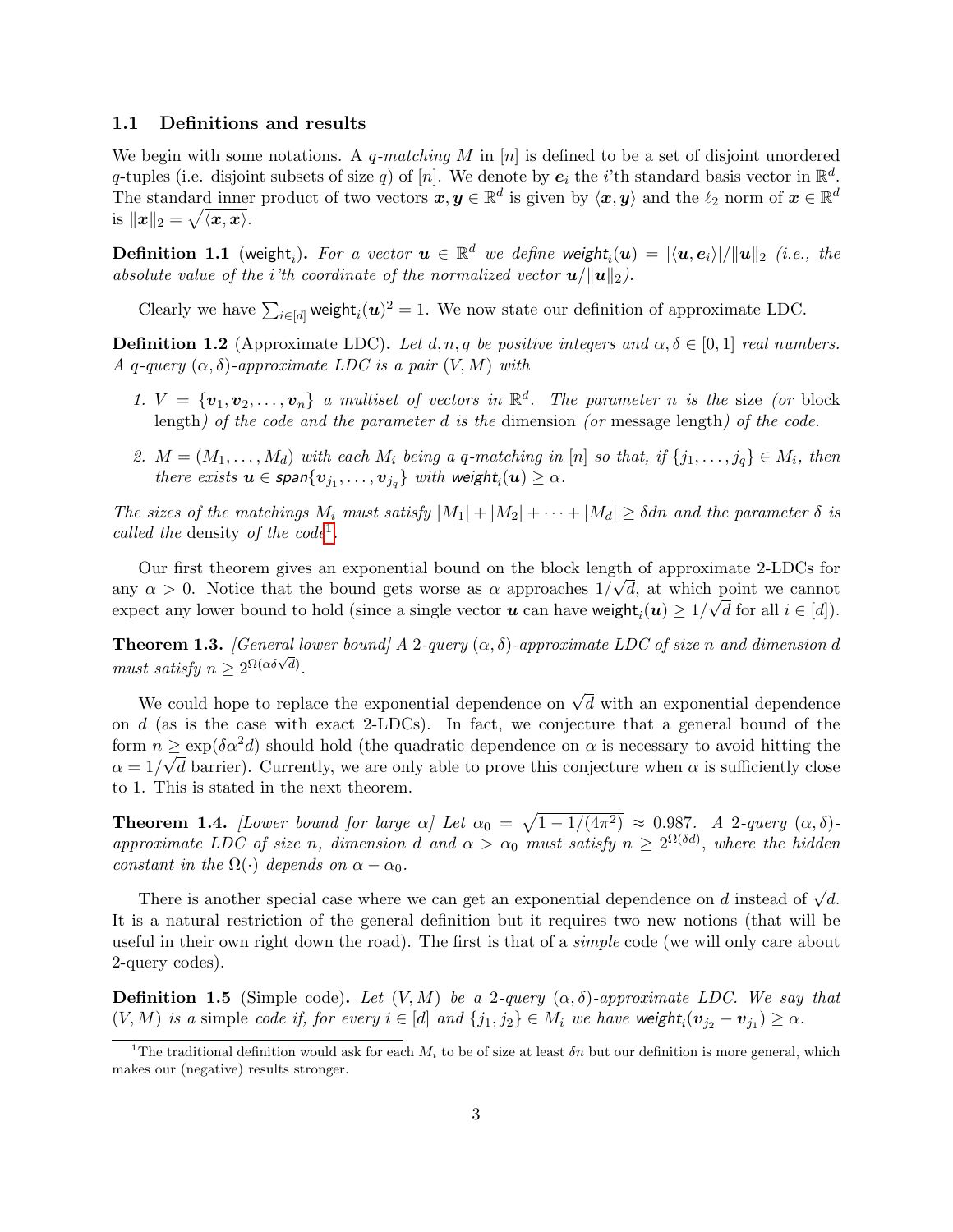In other words, a simple code is an arrangements of points in  $\mathbb{R}^d$  so that, for any  $i \in [d]$  there are  $\approx \delta n$  (on average) disjoint pairs of points that 'point' in a direction that has projection at least  $\alpha$  on the *i*'th axis. An example of such an arrangement is the boolean cube  $\{0,1\}^d \subset \mathbb{R}^d$  (all zero/one vectors), where  $M_i$  consists of all  $n/2$  pairs that differ only in the *i*'th entry (so  $\alpha = 1$ ).

Another feature of the hypercube is that all the distances between pairs in  $M_1, \ldots, M_d$  are equal (they all equal one), motivating the following definition.

**Definition 1.6** (c-bounded). Let  $c \ge 1$  and let  $(V, M)$  be a 2-query  $(\alpha, \delta)$ -approximate LDC. We say that  $(V, M)$  is c-bounded if, for every  $i \in [d]$  and  $\{j_1, j_2\} \in M_i$  we have  $\|\mathbf{v}_{j_2} - \mathbf{v}_{j_1}\| \in [1, c]$ .

The fact that the hypercube is both c-bounded (with  $c = 1$ ) and simple motivates the study of structures that satisfy these two conditions. In particular, we ask whether there exists a point arrangement in  $\mathbb{R}^d$  which is 'roughly' like the hypercube but has far fewer than  $2^d$  points. Here, the notion of 'roughly' is captured by allowing pairwise distance to be 'close' to 1 and the differences between adjacent vertices to be only somewhat axis parallel. The following theorem shows that such configurations do not exist (that is, you cannot beat the hypercube by much).

<span id="page-3-0"></span>**Theorem 1.7.** [Lower bound for simple c-bounded LDCs] A 2-query c-bounded simple  $(\alpha, \delta)$ approximate LDC of size n and dimension d must satisfy  $n \geq 2^{\Omega(\alpha^2 \delta^2 d/(\log c)^2)}$ .

Finally, we consider arbitrary q-query approximate codes and observe that the lower bound proof of [\[KT00\]](#page-17-0) can be made to work also for approximate LDCs (with some additional work). This gives the following theorem.

<span id="page-3-1"></span>**Theorem 1.8.** Let  $q \geq 1$  be an integer constant. A q-query  $(\alpha, \delta)$ -approximate LDC of size n and dimension d must satisfy  $n \geq \Omega((\alpha^2 \delta^{1/q} d)^{\frac{q}{q-1}})$ .

### 1.2 Techniques

We briefly outline the techniques that appear in the proofs of our theorems.

Simple codes: An important ingredient in the proofs of Theorem [1.3](#page-2-1) and [1.4](#page-2-2) is a general reduction from any approximate 2-LDC to a simple code. The reduction follows by first normalizing the lengths of all vectors and then observing that if some linear combination  $av_{i1} + bv_{i2}$  has large weight<sub>i</sub> then either one of the vectors  $\bm{v}_{j_1}, \bm{v}_{j_2}$  has large weight<sub>i</sub> or the coefficients  $a, b$  are close to 1, -1. We can thus throw away all pairs in the matching  $M_i$  in which one of the vectors has large weight, and get a simple code (we do not throw away too many pairs since each vector has only a few large coordinates). Since this reduction does not preserve c-boundedness, we can unfortunately not use it to argue that Theorem [1.7](#page-3-0) works for non-simple c-bounded codes.

**Proof of general bound:** The proof of Theorem [1.3](#page-2-1) (for simple codes w.l.o.g.) is via a recursive partitioning argument. In each step we pick a random  $i \in [d]$  and partition V into two sets using a random shift of a hyperplane orthogonal to  $e_i$ . We analyze the expected number of edges (pairs) in some  $M_i$ ) cut in this process and show that is bounded by  $O(\sqrt{d}/\alpha) \cdot \min\{|S|, |\bar{S}|\}$  with  $S, \bar{S}$ representing the two parts of the cut. The same inequality holds also when partitioning any subset representing the two parts of the cut. The same inequality holds also when partitioning any subset  $V' \subset V$  and so we can proceed recursively and obtain a bound of  $O((\sqrt{d}/\alpha) n \log_2 n)$  on the total number of edges. Since this number is at least  $\delta dn$  the theorem follows. This proof is inspired by the one appearing in [\[GKST06\]](#page-17-2) for exact (simple) 2-LDCs.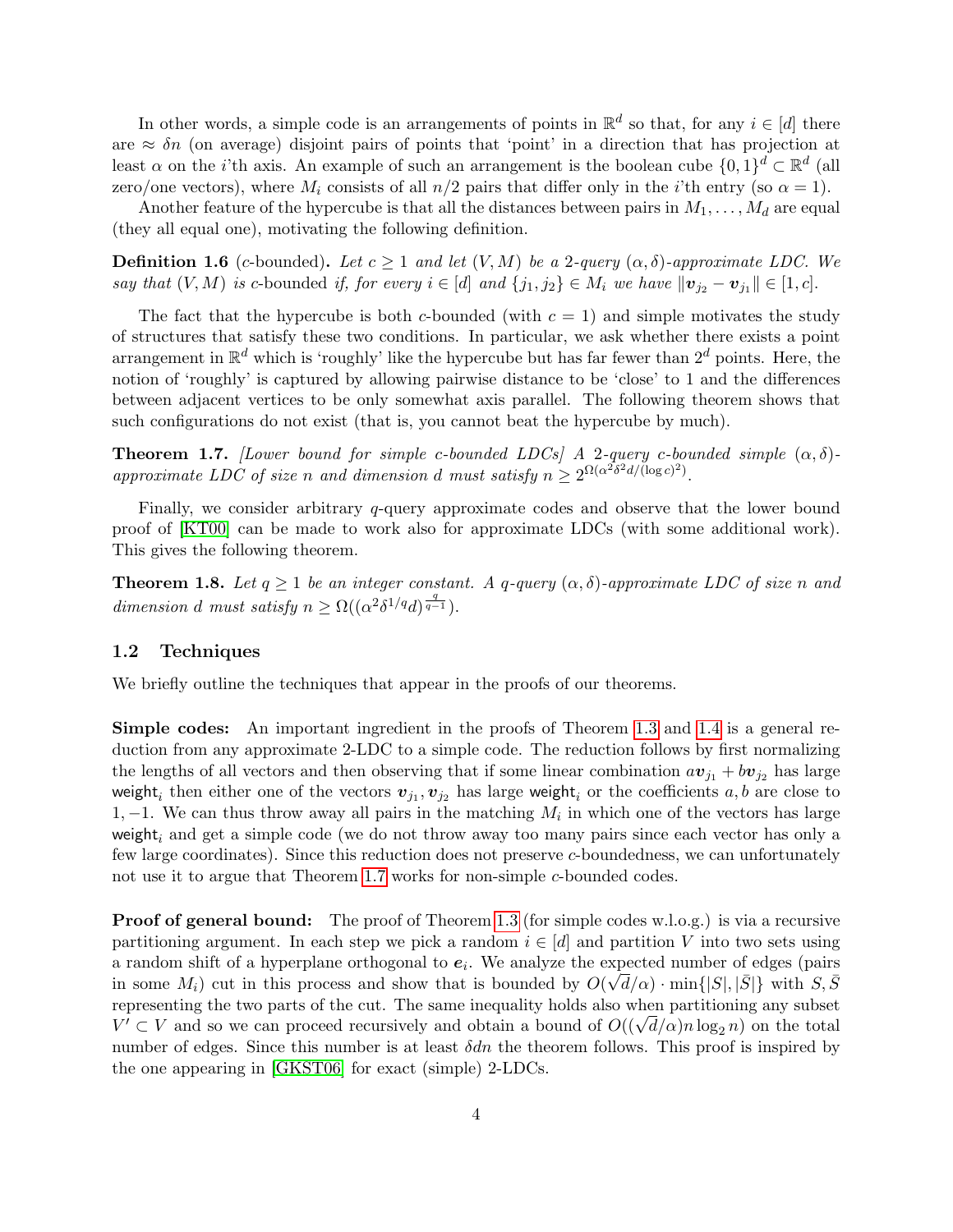**Proof of bound for large**  $\alpha$ **:** Here we rely on a recent work of [\[KROW12\]](#page-17-13) which gives a (randomized) tiling of  $\mathbb{R}^d$  with cells that have volume 1 and surface area  $O(\sqrt{d})$  (same as a sphere up to a constant). This result gives a randomized rounding algorithm that we can leverage towards 'rounding' our approximate code to an exact code (very roughly speaking) when  $\alpha$  is large. This step is then combined with a random partitioning argument as in the proof of Theorem [1.3.](#page-2-1)

**Proof for simple c-bounded codes:** For this setting we use the LDC to construct a function  $F$ from  $\mathbb{R}^d$  to the space of complex  $n \times n$  matrices given by  $F(\boldsymbol{x}) = (e^{-i\langle \boldsymbol{x}, \boldsymbol{v}_s - \boldsymbol{v}_t \rangle})_{s,t=1}^n$ . The crux of the proof applies an inequality relating the trace norms of the first level (matrix) Fourier-coefficients of a matrix-valued function to its average trace norm (see Lemma [5.3\)](#page-14-0). The crucial observation is that the norms of the first level Fourier coefficients of the above defined F can be lower bounded using the LDC property. The result then follows by combining this with the trivial upper bound on the average norm of  $F$ . This proof loosely follows an argument of  $|BARdW08|$  used for binary (non linear) LDCs and is inspired by work of [\[BNR12\]](#page-16-6) linking LDCs to geometry of Banach spaces.

Organization: We describe our reduction from general to simple 2-query codes in Section [2.](#page-4-0) In Section [3](#page-7-0) we prove the bound for general codes (Theorem [1.3\)](#page-2-1). In Section [4](#page-9-0) we prove the bound for  $\alpha$  close to 1 (Theorem [1.4\)](#page-2-2). In Section [5](#page-12-0) we prove the bound for c-bounded codes (Theorem [1.7\)](#page-3-0). Finally, in Section [6](#page-15-0) we prove the bound for general q-query approximate codes (Theorem [1.8\)](#page-3-1).

Acknowledgments: The authors would like to thank Avi Wigderson for many helpful conversations.

### <span id="page-4-0"></span>2 Simple codes

In this section we prove the following theorem showing that any 2-query approximate LDC can be transformed into a simple code with similar parameters.

<span id="page-4-1"></span>**Theorem 2.1.** If there exists a 2-query  $(\alpha, \delta)$ -approximate LDC of size n dimension d, then, for any integer  $k > 1/\alpha^2$ , there exists a simple 2-query  $(\alpha', \delta')$ -approximate LDC of size n' and dimension d, where  $\alpha' \geq \sqrt{\alpha^2 - 1/k}$ ,  $\delta' \geq \delta - k/d$  and  $n' \leq 2n$ .

The main idea behind the proof of this result is as follows. Suppose that we have a pair of unit vectors  $u, w \in \mathbb{R}^d$  with weight $_i(au + bw) \geq \alpha$ . It will be convenient to think of  $\alpha$  as being close to one (the proof will work for any  $\alpha$ ). So, after normalizing the coefficients a, b we have that the unit vector  $v = a\boldsymbol{u} + b\boldsymbol{w}$  is close to  $e_i$ . We separate into two cases. In the first case, both  $\boldsymbol{u}$  and  $\boldsymbol{w}$  are almost orthogonal to  $e_i$ . In this case, we must have that  $u - w$  'points' in the direction of  $e_i$  (see diagrams in the complete proof) and so we don't really need the coefficients  $a, b$ . In the other case, at least one of  $u, w$  have significant inner product with  $e_i$ . Notice, however, that, for each fixed  $u$ , this can only happen with a small number of  $e_i$ 's when  $i \in [n]$ . These 'bad' pairs can be removed from the matchings without causing a big decrease in their average size.

It will be convenient to use the following corollary of Theorem [2.1](#page-4-1) in which we set  $k = \lfloor 2/\alpha^2 \rfloor$ .

<span id="page-4-2"></span>**Corollary 2.2.** Suppose  $d \geq 6/\alpha^2\delta$ . If there exists a 2-query  $(\alpha, \delta)$ -approximate LDC of size n dimension d, then there exists a simple 2-query approximate  $(\alpha', \delta')$ -LDC of size n' and dimension d, where  $\alpha' \ge \alpha/\sqrt{2}$ ,  $\delta' \ge \delta/2$  and  $n' \le 2n$ .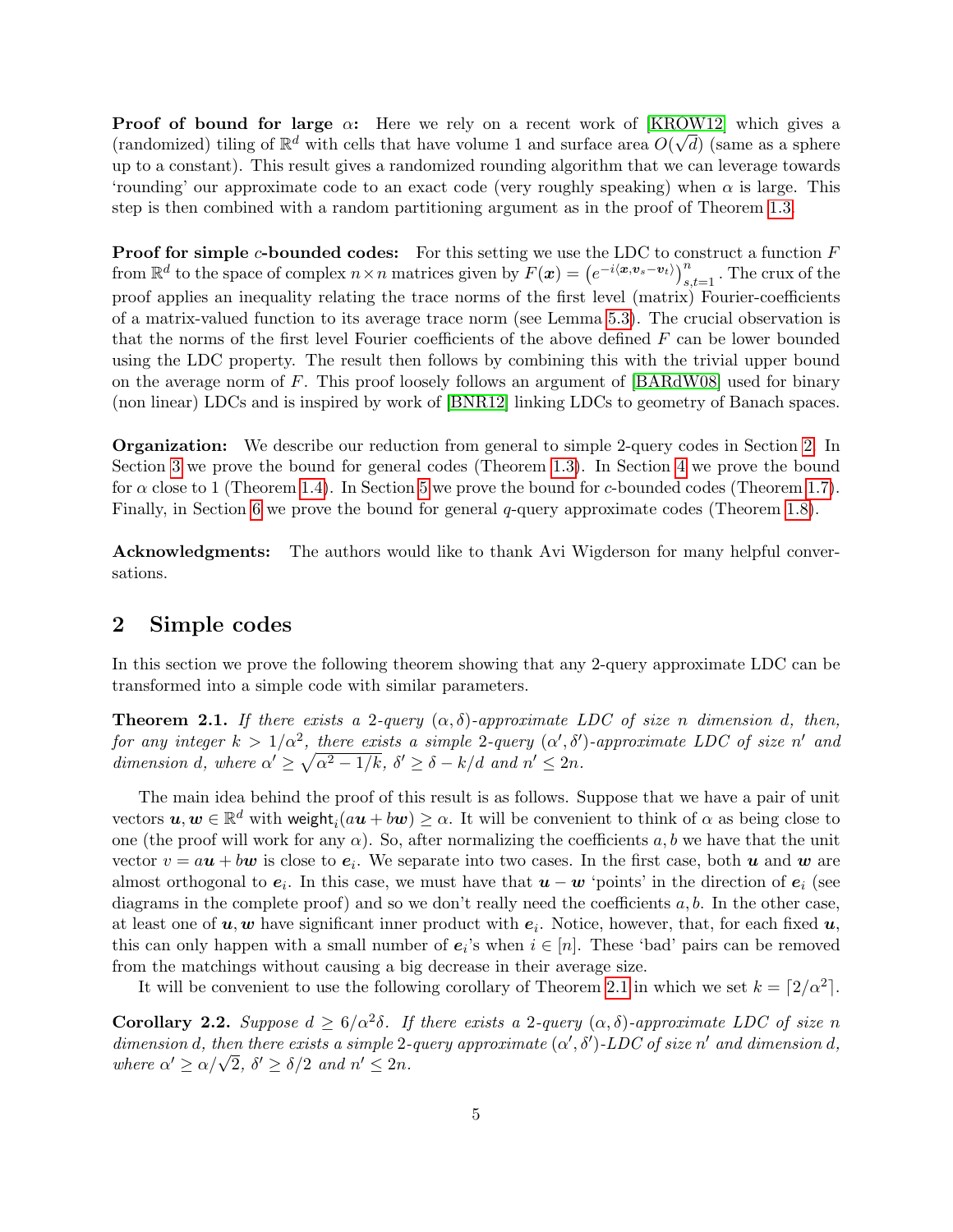We now move on to the formal proof of Theorem [2.1.](#page-4-1)

*Proof of Theorem [2.1:](#page-4-1)* We first modify the code in the following way. Let  $k > \frac{1}{\alpha^2}$  be a fixed integer.

- 1. For every matching  $M_i$ , remove the pairs  $\{j_1, j_2\}$  in which the *i*'th entry of  $v_{j_1}$  is among its  $k-1$  largest (in absolute value) entries or if this is the case for  $v_{j_2}$ . Since every  $v \in V$  causes at most k pairs (from all d matchings) that contain it to be removed, there are at most  $kn$ pairs removed in this step altogether.
- 2. Normalize all vectors in V so that  $||\mathbf{v}_j||_2 = 1$  for all  $j \in [n]$  and discard all zero vectors.
- 3. For every  $v_j \in V$ , add  $-v_j$  to V. For every original tuple  $\{v_{j_1}, v_{j_2}\}$ , we replace it with two tuples: either  $\{v_{j_1}, v_{j_2}\}, \{-v_{j_1}, -v_{j_2}\}$  or  $\{v_{j_1}, -v_{j_2}\}, \{-v_{j_1}, v_{j_2}\}$  (to be determined later).

Let  $(V', M' = (M'_1, \ldots, M'_d))$  be the vectors and matchings obtained from the above procedure.

<span id="page-5-0"></span>**Claim 2.3.** After the first step, if  $\{j_1, j_2\} \in M_i$  is not deleted, then

$$
|v_{j_1i}| \leq \frac{1}{\sqrt{k}} ||\mathbf{v}_{j_1}||_2
$$
 and  $|v_{j_2i}| \leq \frac{1}{\sqrt{k}} ||\mathbf{v}_{j_2}||_2$ .

*Proof:* We only consider  $v_{j_1}$ . According to the first step, the *i*'th coordinate must not be among the maximum k – 1 ones. If this coordinate has absolute value greater than  $||\mathbf{v}_{j_1}||_2/\sqrt{k}$ , then there are at least k coordinates greater than  $||\mathbf{v}_{j_1}||_2/\sqrt{k}$ , which is impossible.

Claim 2.4. After the first step, for any remaining pair  $\{j_1, j_2\} \in M_i$ ,  $v_{j_1}$  and  $v_{j_2}$  are linearly independent. This implies that no remaining pair contains  $\bf{0}$  and so discarding all zero vectors in step 2 above does not remove any additional pairs from the matchings.

*Proof:* Assume the contrary and  $v_{j_1} \neq 0$ . Then span $\{v_{j_1}, v_{j_2}\}$  contains only multiples of  $v_{j_1}$ . Thus, the *i*'th coordinate of  $v_{j_1}$  has magnitude at least  $\alpha ||v_{j_1}||_2 > ||v_{j_1}||_2/\sqrt{k}$ , violating Claim [2.3.](#page-5-0)

For the new code  $(V', M')$  the dimension is  $d' = d$ , the size is  $n' \leq 2n$ , and the number of tuples is at least  $2(\delta dn - kn)$ , which implies the density  $\delta' \geq \delta - k/d$ . Notice that we might have removed some of the matchings completely. We still, however, consider the dimension as  $d' = d$  (since we only use the sum of sizes of all matchings).

Next we argue that the pairs remaining after step 1 above give a simple code (up to changing signs) and calculate the parameter  $\alpha'$ . Fix a pair  $\{j_1, j_2\} \in M_i$  that remains after the first step. We will show that either  $v_{j_1} - v_{j_2}$  or  $v_{j_1} - (-v_{j_2})$  has a large *i*'th coordinate. Precisely, we show that either

$$
\mathsf{weight}_i(\boldsymbol{v}_{j_1}-\boldsymbol{v}_{j_2})\geq \sqrt{\alpha^2-\frac{1}{k}}\quad \text{or} \quad \mathsf{weight}_i(\boldsymbol{v}_{j_1}-(-\boldsymbol{v}_{j_2}))\geq \sqrt{\alpha^2-\frac{1}{k}}.
$$

Then if the first one holds, we choose to use  $\{\boldsymbol{v}_{j_1}, \boldsymbol{v}_{j_2}\}$  and  $\{-\boldsymbol{v}_{j_1}, -\boldsymbol{v}_{j_2}\}$  at the third step; otherwise if the second one holds, we select  $\{v_{j_1}, -v_{j_2}\}\$  and  $\{-v_{j_1}, v_{j_2}\}\$ . Thus the code is reduced to a simple code with  $\alpha' \geq \sqrt{\alpha^2 - 1/k}$ .

We consider the plane determined by  $v_{j_1}$  and  $v_{j_2}$ , and set up Cartesian axes at the origin. Let the projection of  $e_i$  on this plane be in the direction of the y axis and choose one of two possible directions for the x axis arbitrarily. Let  $\tau$  be the angle between the plane and  $e_i$ . This setting is shown in figure (a).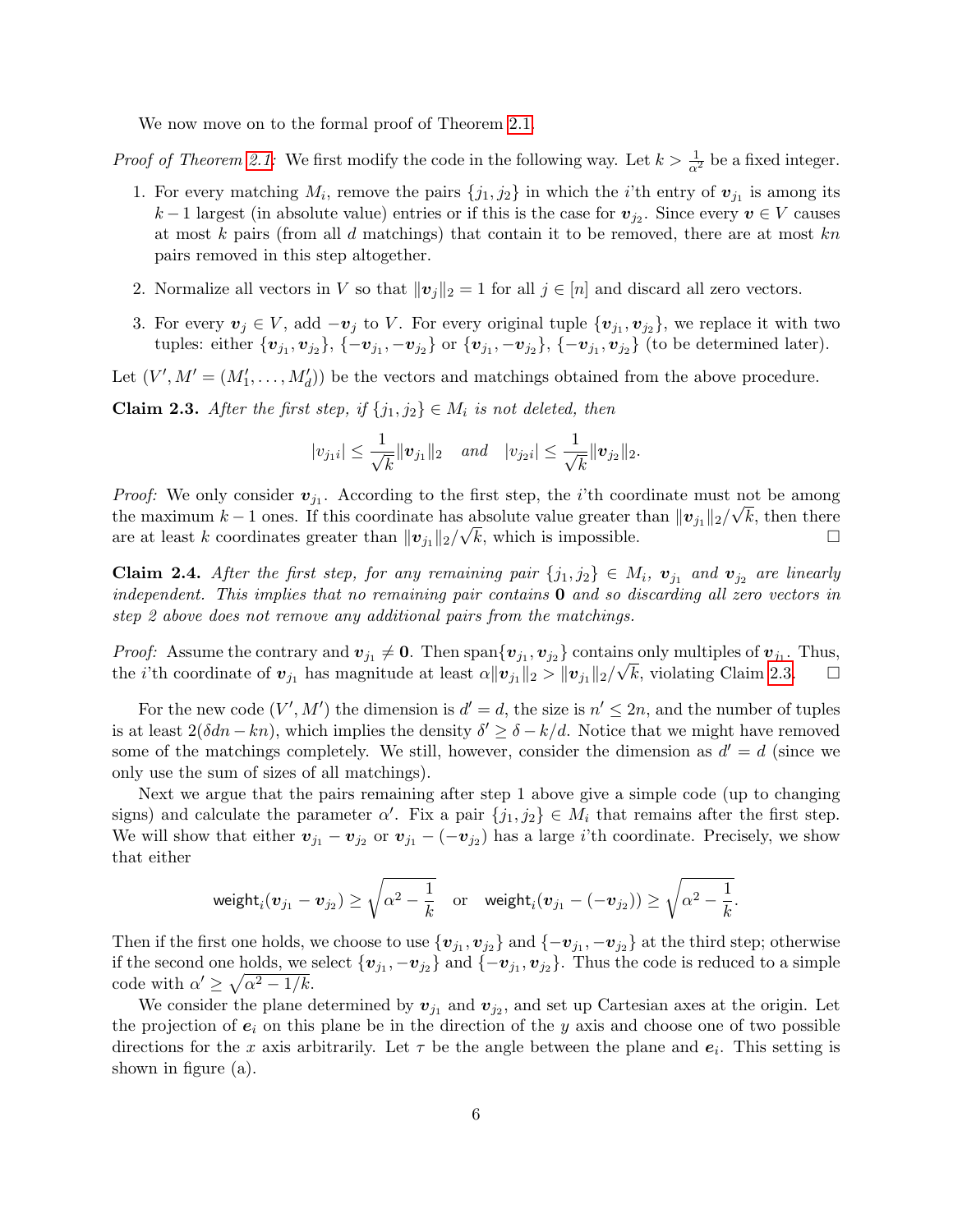

Since  $\{j_1, j_2\} \in M_i$ , we see that

<span id="page-6-0"></span> $\cos \tau \geq \alpha.$  (1)

Let  $\theta_1 \in [0, 2\pi)$  be the angle between  $\bm{v}_{j_1}$  and the x axis, and  $\theta_2 \in [0, 2\pi)$  be the angle between  $\bm{v}_{j_2}$ and the x axis. This is shown as in figure (b).  $v_{j_1}$  and  $v_{j_2}$  correspond to points  $(\cos \theta_1, \sin \theta_1)$  and  $(\cos \theta_2, \sin \theta_2)$  on the plane. √

By Claim [2.3,](#page-5-0) the *i*'th coordinates of  $v_{j_1}$  and  $v_{j_2}$  are at most  $1/$ k. Therefore

$$
|\sin \theta_1| \cos \tau \le \frac{1}{\sqrt{k}} \quad \text{and} \quad |\sin \theta_2| \cos \tau \le \frac{1}{\sqrt{k}}.
$$

We can see that the angles of  $\pm v_{j_1}$  and  $\pm v_{j_2}$ , which are  $\pm \theta_1$  and  $\pm \theta_2$ , must fall into two regions

$$
\left[-\arcsin\frac{1}{\sqrt{k}\cos\tau},\arcsin\frac{1}{\sqrt{k}\cos\tau}\right] \text{ and } \left[\pi-\arcsin\frac{1}{\sqrt{k}\cos\tau},\pi+\arcsin\frac{1}{\sqrt{k}\cos\tau}\right].
$$

These are shown as two gray circular sectors (the left one and the right one) in figure (c).

We pair  $v_{j_1}$  to the one of  $\pm v_{j_2}$  that lies in the same sector with  $v_{j_1}$ , and do the same for  $-v_{j_1}$ . It is easy to see our pairing is either  $\{v_{j_1}, v_{j_2}\}, \{-v_{j_1}, -v_{j_2}\}$  or  $\{v_{j_1}, -v_{j_2}\}, \{-v_{j_1}, v_{j_2}\}.$  We now argue that subtraction of vectors in a one of the new pairs (which belong to the same sector) must have a large *i*'th coordinate. Without loss of generality, we assume  $v_{j_1}$  and  $v_{j_2}$  are paired and only consider this pair.

The vector  $\mathbf{v}_{j_2} - \mathbf{v}_{j_1}$  is parallel to the tangent line to the unit circle at angle  $(\theta_1 + \theta_2)/2$ . One can verify that a unit vector parallel to  $v_{j_2} - v_{j_1}$  must have y coordinate  $\pm \cos(\theta_1 + \theta_2)/2$ . Therefore

$$
\frac{|\langle v_{j_1} - v_{j_2}, e_i \rangle|}{\|v_{j_1} - v_{j_2}\|_2} = \cos \frac{\theta_1 + \theta_2}{2} \cdot \cos \tau = \sqrt{1 - \sin^2 \frac{\theta_1 + \theta_2}{2}} \cdot \cos \tau.
$$

Since  $\mathbf{v}_{j_1}$  and  $\mathbf{v}_{j_2}$  are in the same circular sector,  $|\sin(\theta_1 + \theta_2)/2| \leq 1/($ √  $k \cos \tau$ ). It follows that

$$
\frac{|\langle v_{j_1}-v_{j_2}, e_i\rangle|}{\|v_{j_1}-v_{j_2}\|_2} \ge \sqrt{\cos^2\tau - \frac{1}{k}} \ge \sqrt{\alpha^2 - \frac{1}{k}}.
$$

Here we used  $\cos \tau \ge \alpha$  (Inequality [\(1\)](#page-6-0)). This completes the proof.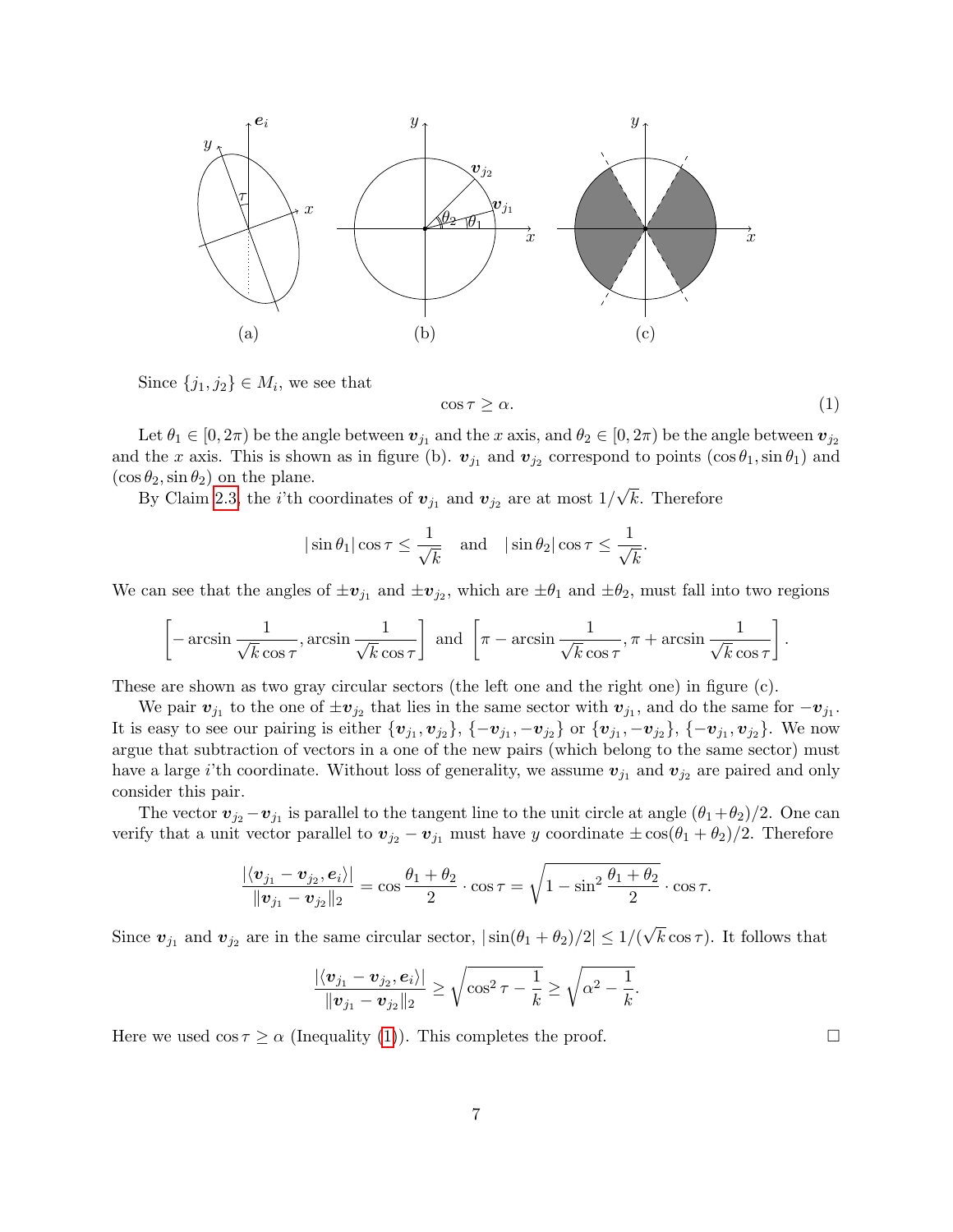# <span id="page-7-0"></span>3 Lower Bound for General Simple Codes

We associate with a simple code  $C = (V, M)$  a labeled graph  $G_C$  on vertex set V with edges given by all pairs in  $M_1, \ldots, M_d$ . We label each edge in  $M_i$  with the label i and allow for parallel edges (with different labels). We refer to the label of an edge  $e$  as the *direction* of the edge and denote it by  $\text{dir}(e) \in [d]$ . The proof will follow by analyzing cuts in the graph  $G_C$ , which we assume contains at least  $\delta dn$  edges.

For  $S \subseteq V$ , let Edge(S) be the set of edges of  $G_C$  with both end points in S. We say that  $(S_1, S_2)$  is a cut if  $S_1 \cup S_2 = S$  and  $S_1 \cap S_2 = \emptyset$ . The cut is non-trivial if  $S_1, S_2 \neq \emptyset$ . We use Edge( $S_1, S_2$ ) to denote the set of edges with one endpoint in  $S_1$  and the other in  $S_2$ .

The next lemma of [\[GKST06,](#page-17-2) Appendix] relates the sizes of cuts in the graph with the total number of edges (the lemma holds for any graph). We include its proof for completeness.

<span id="page-7-2"></span>**Lemma 3.1.** Suppose that for every  $S \subseteq V$  with  $|S| \geq 2$ , there exists a non-trivial cut  $(S_1, S_2)$ satisfying  $|\text{Edge}(S_1, S_2)| \leq c \cdot \min\{|S_1|, |S_2|\}$ , then  $G_C$  has at most  $\frac{c}{2}|V|\log_2|V|$  edges.

Proof: The given condition is equivalent to

<span id="page-7-1"></span>
$$
|\operatorname{Edge}(S)| \le c \cdot \min\{|S_1|, |S_2|\} + |\operatorname{Edge}(S_1)| + |\operatorname{Edge}(S_2)|. \tag{2}
$$

We induct on |S| to show Edge(S)  $\leq \frac{c}{2}$  $\frac{c}{2}|S|\log_2|S|$  for every non-empty  $S \subseteq V$ . For  $|S| = 1$ , this is trivial. Assume this is true for  $|S| < k$ ,  $k \geq 2$ , and consider a subset S of size  $|S| = k$ . Let  $S_1 \subseteq S$ be a proper and nonempty subset of S and let  $S_2 = S \setminus S_1$  be its complement in S. Then, by the above condition [2](#page-7-1) and the induction hypothesis,

$$
|\operatorname{Edge}(S)| \le c \cdot \min\{|S_1|, |S_2|\} + \frac{c}{2}|S_1| \log_2 |S_1| + \frac{c}{2}|S_2| \log_2 |S_2|
$$

Assume (w.l.o.g) that  $\min\{|S_1|, |S_2|\} = |S_1|$  and let  $\eta = |S_1|/k$ . Notice that  $\eta$  belongs to [0, 1/2]. Then the above right-hand side can be re-written as  $(ck/2)(2\eta - H_2(\eta)) + (ck/2) \log k$ , where  $H_2(\tau) = -\tau \log_2 \tau - (1 - \tau) \log_2 \tau$  is the binary entropy function. The function  $H_2$  is concave on  $[0, 1/2]$  and satisfies  $H_2(0) = 0$  and  $H_2(1/2) = 1$ . Hence, the term  $2\eta - H_2(\eta)$  is non-positive and we get the result  $|\text{Edge}(S)| \le (ck/2) \log k$ , as claimed.

We now proceed to prove Theorem [1.3.](#page-2-1) We will show  $n = 2^{\alpha \delta \sqrt{d}}$  for any  $(\alpha, \delta)$  simple code (the general case will follow using Corollary [2.2\)](#page-4-2). This will follow by combining the following lemma and Lemma [3.1.](#page-7-2)

**Lemma 3.2.** Let  $C = (V, M)$  be an  $(\alpha, \delta)$  simple code and let  $G_C$  be the associated graph described above. Then, for any  $S \subseteq V$  with  $|S| \geq 2$ , there exists a non-trivial cut  $(S_1, S_2)$  such that

$$
|\operatorname{Edge}(S_1, S_2)| \le \frac{2\sqrt{d}}{\alpha} \cdot \min\{|S_1|, |S_2|\}.
$$

Proof: If S contains no edges, an arbitrary cut will satisfy the requirement. We thus assume that S contains at least one edge. We now analyze the size of a random cut chosen in a specific way.

Assume all points in V are in a  $(d$ -dimensional) box of edge length L. We pick a random direction  $i \in [d]$  and then pick a plane perpendicular to  $e_i$  at a random position intersecting the box. The plane cuts the box into two parts. We define  $S_1$  to be the set of points in one part and  $S_2$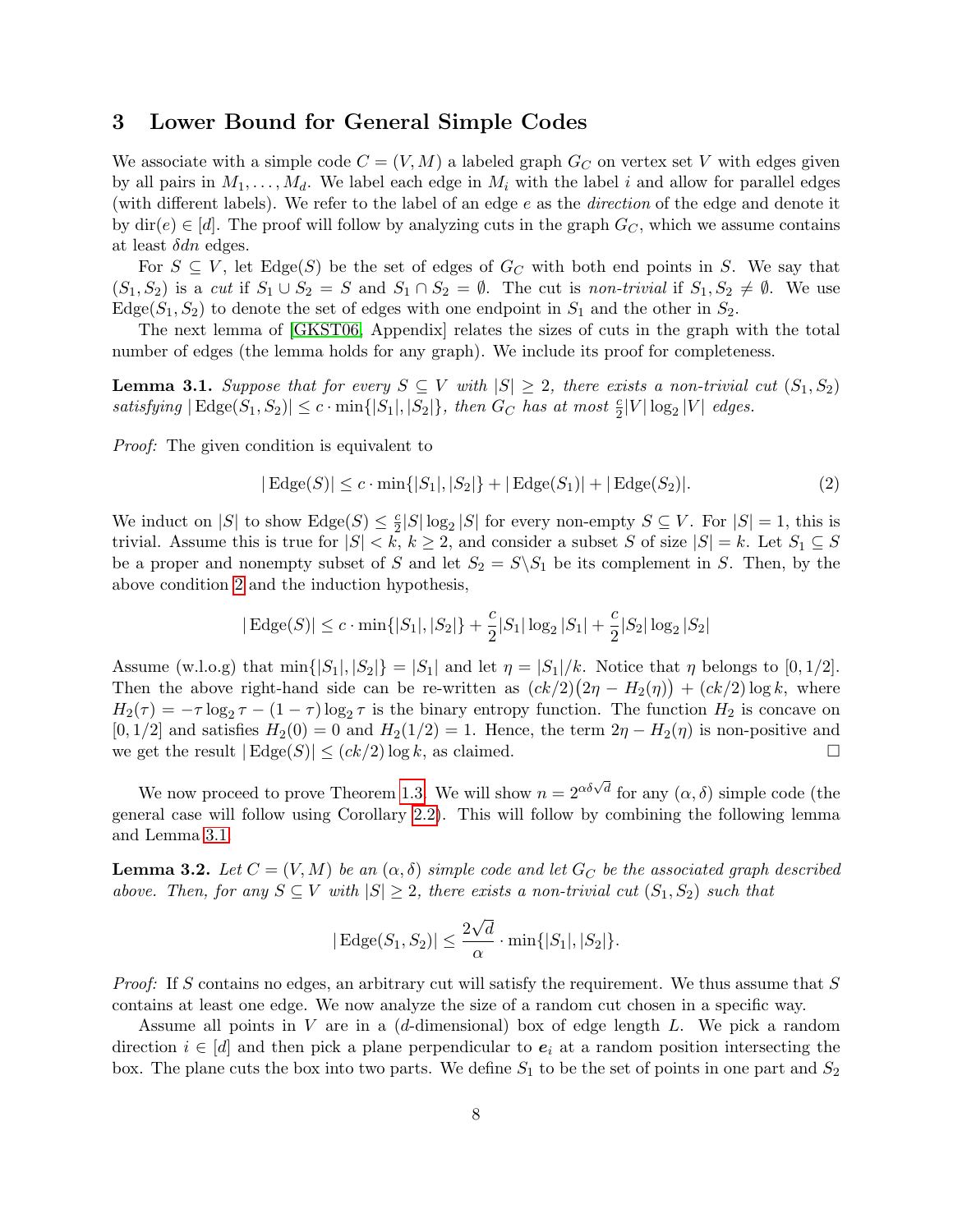to be the set of points in the other part (the probability of having a point on the hyperplane is zero). We analyze the edges in this cut  $(S_1, S_2)$ . We say that an edge  $e \in \text{Edge}(S_1, S_2)$  is cut in the *right* direction if the plane is perpendicular to the direction of  $e$ , i.e. dir( $e$ ) = i.

We consider a specific edge. Let  $e_0 = \{v_{j_1}, v_{j_2}\}\$  with  $\{j_1, j_2\}\in M_{i_0}$  be an edge in direction dir(e<sub>0</sub>) = i<sub>0</sub> and denote  $v_{j_1} - v_{j_2} = (u_1, u_2, \dots, u_d)$ .

For each  $i' \in [d]$  the probability that  $e_0$  is cut by a plane perpendicular to  $e_{i'}$  is

$$
\Pr[i = i'] \cdot \Pr[\text{the plane falls between } v_{j_1 i'} \text{ and } v_{j_2 i'}] = \frac{1}{d} \cdot \frac{|u_{i'}|}{L}.
$$

Therefore,

$$
\Pr[e_0 \in \text{Edge}(S_1, S_2)] = \sum_{i'=1}^d \frac{1}{d} \cdot \frac{|u_{i'}|}{L} = \frac{|u_1| + |u_2| + \dots + |u_d|}{dL}.
$$

Moreover, by the definition of an approximate code  $(|u_{i_0}| \ge \alpha ||v_{j_1} - v_{j_2}||_2)$  and the Cauchy-Schwarz inequality, edge  $e_0$  is cut in the right direction with probability

$$
\frac{|u_{i_0}|}{dL} \geq \frac{1}{dL} \cdot \alpha \sqrt{u_1^2 + u_2^2 + \dots + u_d^2}
$$
  
\n
$$
\geq \frac{1}{dL} \cdot \frac{\alpha}{\sqrt{d}} (|u_1| + |u_2| + \dots + |u_d|)
$$
  
\n
$$
= \frac{\alpha}{\sqrt{d}} \Pr[e_0 \in \text{Edge}(S_1, S_2)].
$$

Since  $\mathbf{v}_{j_1} - \mathbf{v}_{j_2}$  has at least one non-zero coordinate,  $Pr[e_0 \in Edge(S_1, S_2)]$  must be strictly positive. It follows that edge  $e_0$  is cut in the right direction with probability strictly greater than

$$
\frac{\alpha}{2\sqrt{d}}\Pr[e_0 \in \text{Edge}(S_1, S_2)].
$$

Hence, the expected number of edges that are cut in the right direction is strictly greater than hence, the expected number of edges that are cut in the right direction is strictly greater than  $\alpha \mathbb{E} [|\text{Edge}(S_1, S_2)|]/(2\sqrt{d})$ . There must therefore exist an  $i \in [d]$ , a plane perpendicular to  $e_i$  $\alpha$  E [Rege(51, 52)||/(2Va). There must therefore exist an  $i \in [a]$ , a plane perpendicular to  $e_i$ <br>and a corresponding cut  $(S_1, S_2)$  which cuts strictly more than  $\alpha$  Edge( $S_1, S_2$ )|/(2 $\sqrt{d}$ ) in the right direction. Since this number is non-negative, there must be at least one edge cut in the right direction. This implies that  $S_1$  and  $S_2$  are not empty.

All edges cut in the right direction must have the same direction i. Hence, these edges are disjoint (they form a matching in  $V$ ), implying that the total number of cut edges is at most  $\min\{|S_1|, |S_2|\}.$  It follows immediately that

$$
|\text{Edge}(S_1, S_2)| \leq \frac{2\sqrt{d}}{\alpha} \min\{|S_1|, |S_2|\}.
$$

Therefore the cut  $(S_1, S_2)$  satisfies the requirement.

Now using Lemma [3.1](#page-7-2) we can conclude that  $\delta dn \leq (2\sqrt{d}/\alpha)n \cdot \log_2 n$ , which gives  $n \geq 2^{\alpha \delta \sqrt{d}}$  as required. This completes the proof of Theorem [1.3.](#page-2-1)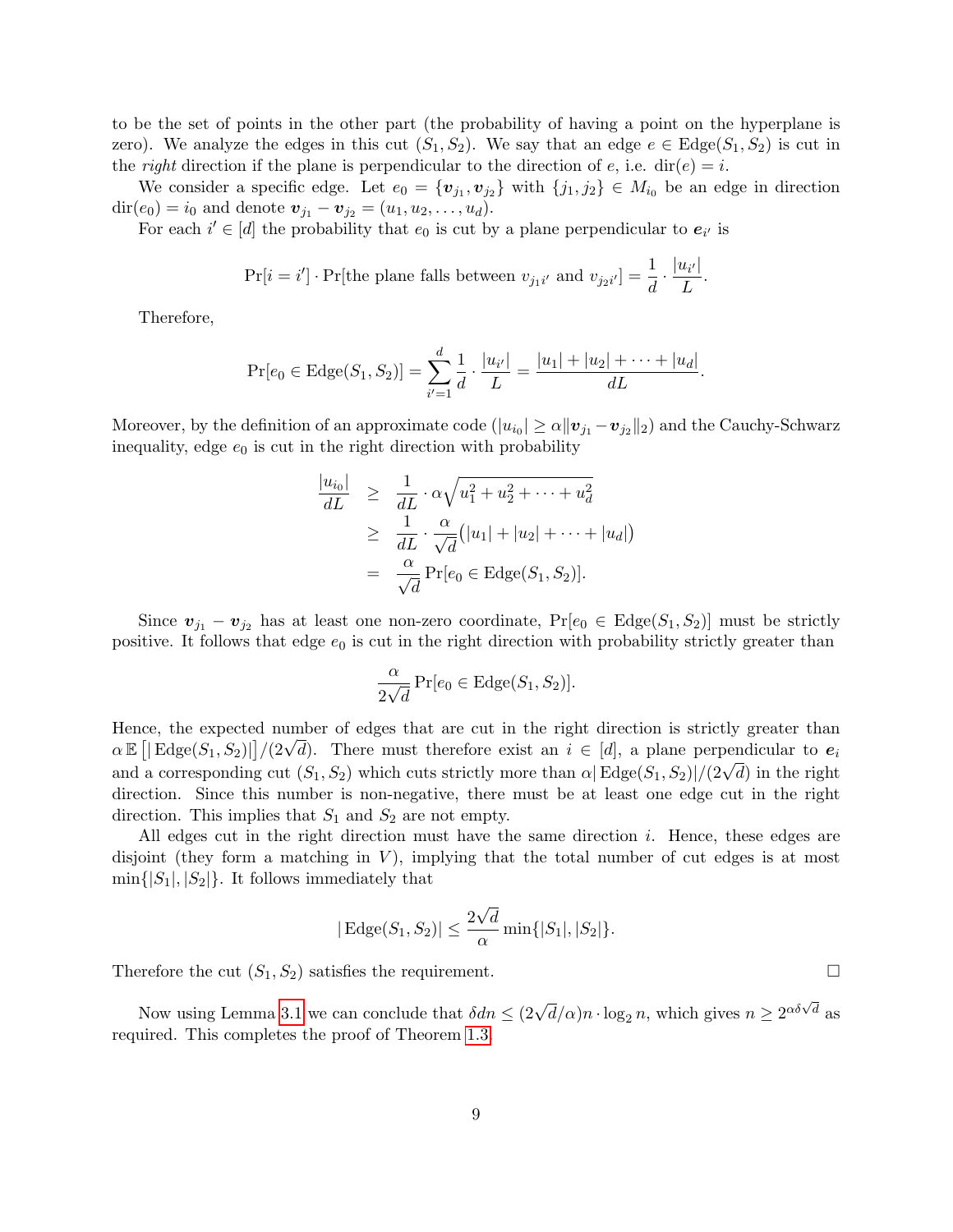### <span id="page-9-0"></span>4 Lower Bound for Simple Codes with Large  $\alpha$

In this section we prove Theorem [1.7.](#page-3-0) By Theorem [2.1](#page-4-1) it is enough to consider simple codes (the general case will follow by applying Theorem [2.1](#page-4-1) with  $k$  a sufficiently large constant). We will use the definition and terminology of the graph  $G_C$  defined in the last section for simple codes. Hence, we think of pairs in  $M_i$  as edges in 'direction'  $\text{dir}(e) = i$ . We define the length of an edge  $e = \{\bm{v}_{j_1}, \bm{v}_{j_2}\} \text{ to be } \|\bm{v}_{j_1} - \bm{v}_{j_2}\|_2.$ 

We will use a recent result of [\[KROW12\]](#page-17-13) concerning a partitioning (or tiling) of  $\mathbb{R}^d$ . Let  $G = \{gz \mid z \in \mathbb{Z}^d\}$  be the set of grid points with grid distance  $g \in \mathbb{R}^+$ . Suppose we have a cell containing the origin and no other points of  $G$ . We can attempt to tile the space by taking all the shifts of this cell by all vectors in  $G$ . Clearly, one can do this using square tiles. However, it was an open problem to find the 'most efficient' way of tiling  $\mathbb{R}^d$  (in some well defined geometric sense of 'efficient'). [\[KROW12\]](#page-17-13) gives a randomized algorithm outputting the shape of the cell so that the entire space is fully covered and no two cells overlap (thus, it is a tiling) and each cell corresponds to one grid point. Let  $C(\bm{x}) \in G$   $(\bm{x} \in \mathbb{R}^d)$  denote the grid point in the cell containing  $\bm{x}$  (so we can think of  $C(\boldsymbol{x})$  as a 'rounding' of  $\boldsymbol{x}$ ). [\[KROW12\]](#page-17-13) proved the following<sup>[2](#page-9-1)</sup>:

<span id="page-9-2"></span>**Theorem 4.1** ([\[KROW12\]](#page-17-13)). There is a randomized algorithm partitioning the whole space  $\mathbb{R}^d$  into cells such that

- 1. For every  $\mathbf{x} \in \mathbb{R}^d$  and  $\mathbf{s} \in G$ ,  $C(\mathbf{x} + \mathbf{s}) = C(\mathbf{x}) + \mathbf{s}$ .
- 2. For every two points  $\mathbf{x}, \mathbf{y} \in \mathbb{R}^d$ ,  $\Pr[C(\mathbf{x}) \neq C(\mathbf{y})] \leq 2\pi ||\mathbf{y} \mathbf{x}||_2/g$ .

Let  $\epsilon \in (0,1)$  and  $t \in \mathbb{Z}^+$  be two parameters to be determined later. We partition  $\mathbb{R}^+$  into sets  $\mathbb{R}^+ = I_0 \cup I_1 \cup \cdots \cup I_{t-1}$ , where

$$
I_j = \bigcup_{k \in \mathbb{Z}} \left[ (1+\epsilon)^{kt+j}, (1+\epsilon)^{kt+j+1} \right).
$$

For  $I \subseteq \mathbb{R}^+$ , we say an edge is *contained* in I if its length falls in I. Without loss of generality we assume  $I_0$  is the one among  $\{I_0, I_1, \ldots, I_{t-1}\}$  that contains the most edges. We remove all edges not contained in  $I_0$ . The density  $\delta$  is decreased by a factor of at most t.

Recall that  $I_0 = \bigcup_{k \in \mathbb{Z}} \left[ (1+\epsilon)^{kt}, (1+\epsilon)^{kt+1} \right]$ . We say that the *level* of an edge is k if it is contained in  $[(1+\epsilon)^{kt}, (1+\epsilon)^{kt+1})$ . For an edge e, we use lev(e) to denote its level. Let  $k_{\min}$  and  $k_{\text{max}}$  to be the minimum level and the maximum level of all edges respectively.

For every integer  $k \in [k_{\text{min}}, k_{\text{max}}]$  we use Theorem [4.1](#page-9-2) to generate an (independent) random partition with grid distance

$$
g_k = \frac{(1+\epsilon)^{kt} + (1+\epsilon)^{kt+1}}{2\alpha} = \frac{(2+\epsilon)(1+\epsilon)^{kt}}{2\alpha},
$$

and use  $C_k(x)$  to denote the corresponding rounding function.

Consider an edge  $e = \{v_{j_1}, v_{j_2}\}\$ and say dir $(e) = i_0$ . We assume  $\langle v_{j_2} - v_{j_1}, e_{i_0} \rangle > 0$ . (Otherwise we switch the order of  $v_{j_1}$  and  $v_{j_2}$ .) We say the edge is good if the following properties are satisfied:

1. For  $k = \text{lev}(e)$ ,  $C_k(\mathbf{v}_{j_1} + g_k \mathbf{e}_{i_0}) = C_k(\mathbf{v}_{j_2})$ . Since  $C_k(\mathbf{v}_{j_1} + g_k \mathbf{e}_{i_0}) = C_k(\mathbf{v}_{j_1}) + g_k \mathbf{e}_{i_0}$ , this means that the two cells containing  $v_{j_1}$  and  $v_{j_2}$  are adjacent along the direction  $e_{i_0}$ .

<span id="page-9-1"></span><sup>&</sup>lt;sup>2</sup>[\[KROW12\]](#page-17-13) only considered  $g = 1$  but the general result follows by simple scaling.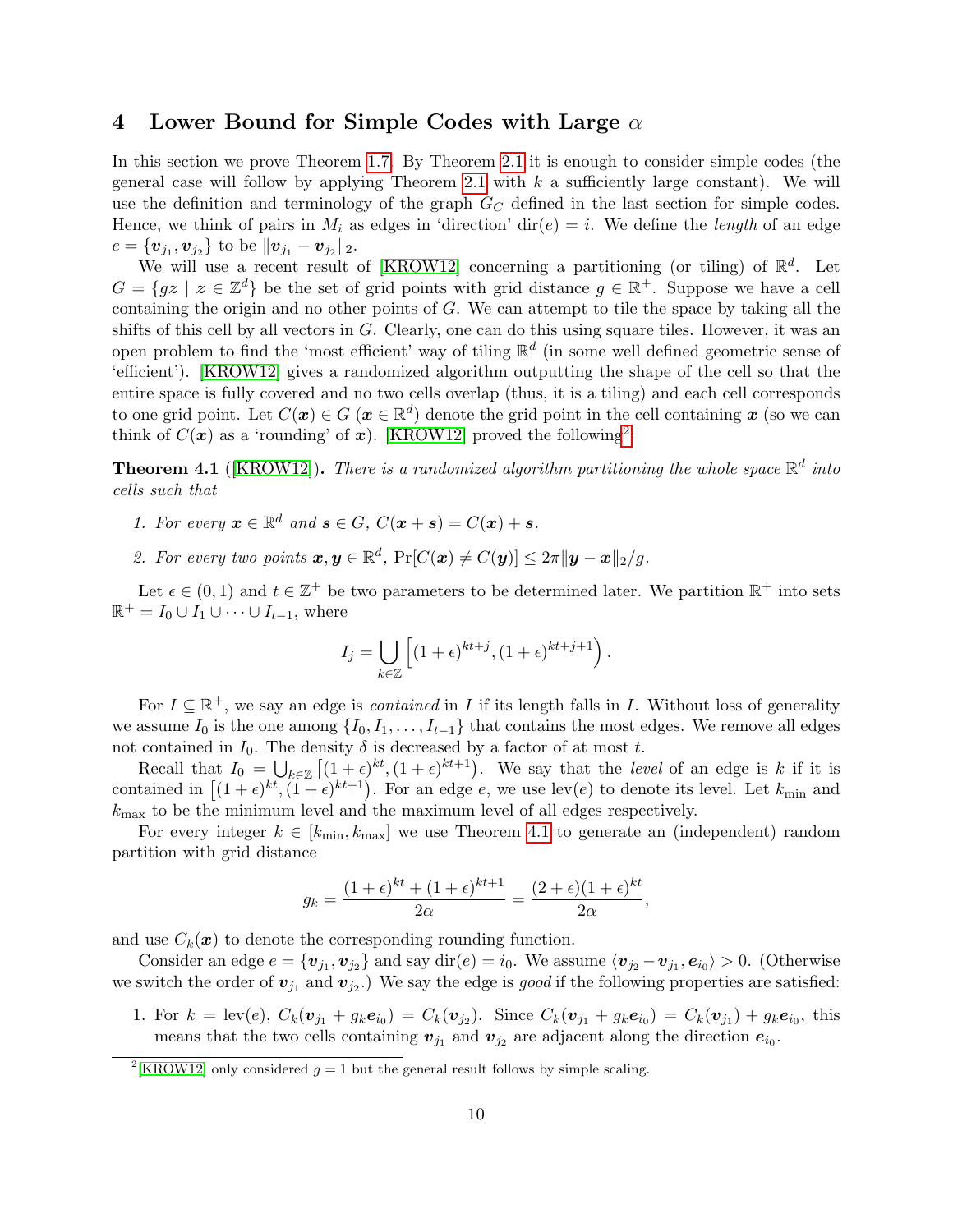2. For  $k > \text{lev}(e)$ ,  $C_k(\mathbf{v}_{j_1}) = C_k(\mathbf{v}_{j_2})$ . In other words, the two ends are in the same cell.

$$
\boldsymbol{v}_{j_1} \hspace{2.5cm} \boldsymbol{v}_{j_2} \hspace{2.5cm} \boldsymbol{e}_{i_0} \hspace{2.5cm} \boldsymbol{e}_{i_0}
$$

Claim 4.2. Every edge is good with probability at least

$$
1 - \left(2\pi\sqrt{1 - \alpha^2 + \left(\frac{\alpha\epsilon}{2 + \epsilon}\right)^2} + \frac{4\pi\alpha(1 + \epsilon)}{(2 + \epsilon)((1 + \epsilon)^t - 1)}\right).
$$

*Proof:* We consider the edge  $e = \{v_{j_1}, v_{j_2}\}\$  with direction  $i_0$ , and assume  $\langle v_{j_2} - v_{j_1}, e_{i_0} \rangle > 0$ . Then  $\langle \boldsymbol{v}_{j_2}-\boldsymbol{v}_{j_1}, \boldsymbol{e}_{i_0}\rangle\geq \alpha \|\boldsymbol{v}_{j_2}-\boldsymbol{v}_{j_1}\|_2 \,\,\mathrm{and}$ 

$$
\frac{\|\mathbf{v}_{j_2}-\mathbf{v}_{j_1}\|_2}{g_{\text{lev}(e)}} \in \left[\frac{2\alpha}{2+\epsilon}, \frac{2\alpha(1+\epsilon)}{2+\epsilon}\right) = \left[\alpha - \frac{\alpha\epsilon}{2+\epsilon}, \alpha + \frac{\alpha\epsilon}{2+\epsilon}\right),
$$

We consider the probability that  $e$  is not a good edge.

1. For  $k = \text{lev}(e)$ , we have

$$
\Pr\left[C_k(\mathbf{v}_{j_1} + g_k \mathbf{e}_{i_0}) \neq C_k(\mathbf{v}_{j_2})\right] \leq 2\pi \|\mathbf{v}_{j_2} - (\mathbf{v}_{j_1} + g_k \mathbf{e}_{i_0})\|_2/g_k
$$
  
\n
$$
\leq 2\pi / g_k \cdot \sqrt{\|\mathbf{v}_{j_2} - \mathbf{v}_{j_1}\|_2^2 + g_k^2 - 2\alpha g_k \|\mathbf{v}_{j_2} - \mathbf{v}_{j_1}\|_2}
$$
  
\n
$$
= 2\pi \sqrt{(\|\mathbf{v}_{j_2} - \mathbf{v}_{j_1}\|_2/g_k - \alpha)^2 + 1 - \alpha^2}
$$
  
\n
$$
\leq 2\pi \sqrt{1 - \alpha^2 + \left(\frac{\alpha \epsilon}{2 + \epsilon}\right)^2}.
$$

2. For  $k > \text{lev}(e)$ , we have

$$
\Pr\left[C_k(\boldsymbol{v}_{j_1}) \neq C_k(\boldsymbol{v}_{j_2})\right] \leq 2\pi \|\boldsymbol{v}_{j_2} - \boldsymbol{v}_{j_1}\|_2/g_k
$$
  
\n
$$
\leq 2\pi \cdot \frac{2\alpha(1+\epsilon)}{2+\epsilon} \cdot \frac{g_{\text{lev}}(\epsilon)}{g_k}
$$
  
\n
$$
= \frac{4\pi\alpha(1+\epsilon)}{2+\epsilon} \cdot \frac{1}{(1+\epsilon)^{(k-\text{lev}(\epsilon))t}}.
$$

By union bound, the probability that  $e$  is not a good edge is at most

$$
2\pi\sqrt{1-\alpha^2+\left(\frac{\alpha\epsilon}{2+\epsilon}\right)^2}+\sum_{k=\text{lev}(e)+1}^{k_{\text{max}}}\left(\frac{4\pi\alpha(1+\epsilon)}{2+\epsilon}\cdot\frac{1}{(1+\epsilon)^{(k-\text{lev}(e))t}}\right)
$$
  

$$
< 2\pi\sqrt{1-\alpha^2+\left(\frac{\alpha\epsilon}{2+\epsilon}\right)^2}+\frac{4\pi\alpha(1+\epsilon)}{(2+\epsilon)((1+\epsilon)^t-1)}.
$$

Thus the claim is proved.  $\square$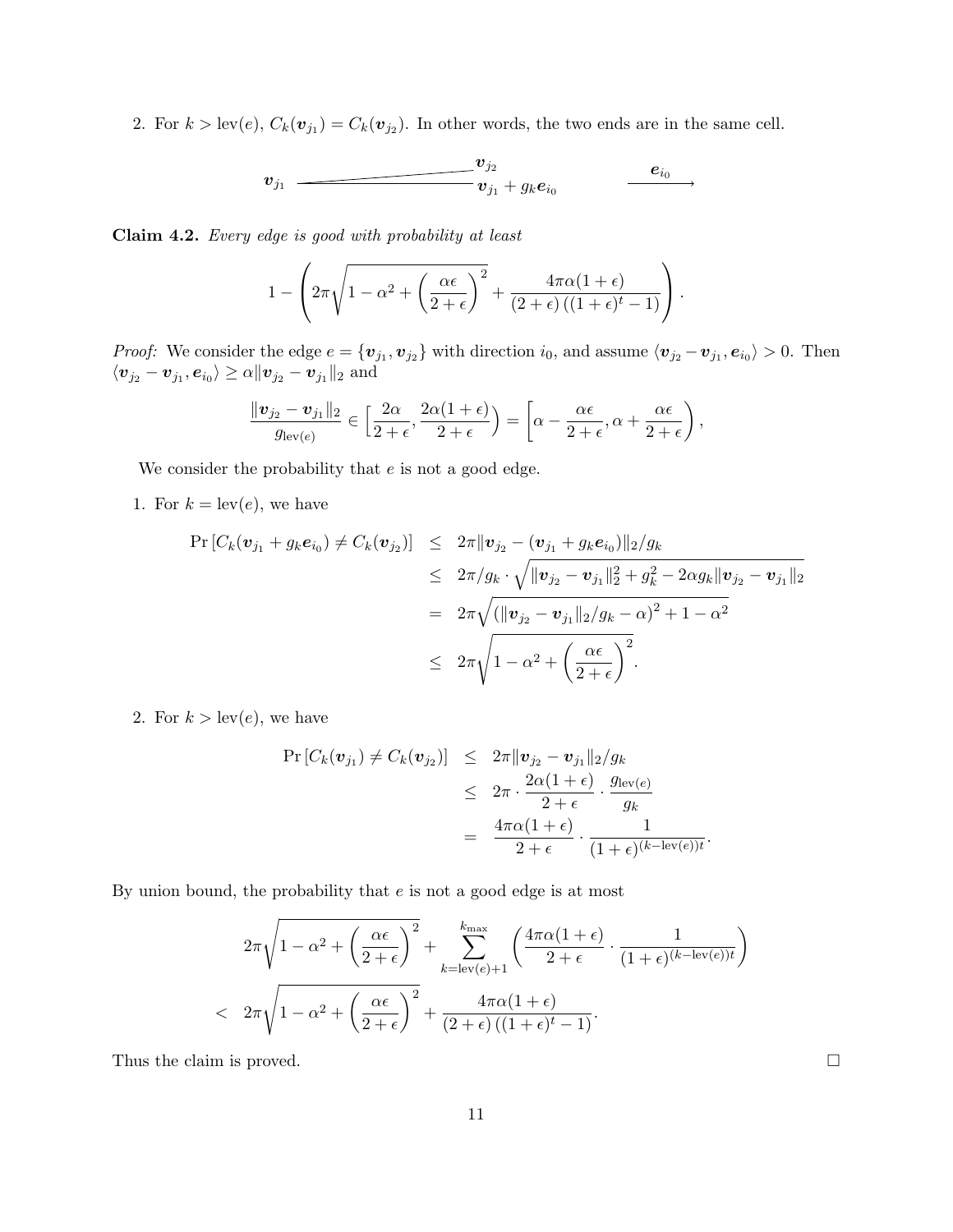For any  $\alpha > \sqrt{1-1/(4\pi^2)}$ , we can always pick  $\epsilon$  sufficiently small and t sufficiently large so that each edge is good with positive probability. For example, if  $\alpha = 0.99$ , we can take  $\epsilon = 0.01$ and  $t = 500$ , in which case each edge is good with probability at least 0.069. For simplicity, we use  $O(\cdot)$  and  $\Omega(\cdot)$  to suppress the exact values of constants  $\alpha$ ,  $\epsilon$  and t. The above claim tells us every edge is good with probability  $\Omega(1)$ . By a simple expectation argument, there exists a series of space partitions (for every  $k \in [k_{\min}, k_{\max}]$ ) such that  $\Omega(1)$  fraction of all edges are good. We fix these partitions and remove all edges that are not good. In the remaining code the density is  $\Omega(\delta)$ .

Next, we prove the lower bound  $n = 2^{\Omega(\delta d)}$ . This follows immediately from the following lemma and Lemma [3.1.](#page-7-2)

**Lemma 4.3.** For any  $S \subseteq V$  with  $|S| \geq 2$ , there exists a non-trivial cut  $(S_1, S_2)$  such that  $|E \text{dge}(S_1, S_2)| \le \min\{|S_1|, |S_2|\}.$ 

Proof: If S contains no edges, an arbitrary partition will satisfy the requirement. Otherwise, we consider the edges in S and pick an edge with the maximum level. Say this edge is  $e = \{v_{j_1}, v_{j_2}\},\$ and  $\text{dir}(e) = i_0$ ,  $\text{lev}(e) = k$ . We assume  $\langle v_{j_2} - v_{j_1}, e_{i_0} \rangle > 0$ . Then since this edge is good,  $C_k(v_{j_1})$ and  $C_k(\boldsymbol{v}_{j_2})$  are adjacent grid points,

$$
C_k(\mathbf{v}_{j_1}) + g_k \mathbf{e}_{i_0} = C_k(\mathbf{v}_{j_1} + g_k \mathbf{e}_{i_0}) = C_k(\mathbf{v}_{j_2}).
$$

For any point  $v \in \mathbb{R}$  and  $i \in [d]$ , we use  $C_k(v)_i$  to denote the *i*'th coordinate of  $C_k(v)$ . Let  $h = [C_k(\bm{v}_{j_1})_{i_0} + C_k(\bm{v}_{j_2})_{i_0}]/2$ . We define  $S_1$  and  $S_2$  as follows.

$$
S_1 = \{ \mathbf{v} \in S \mid C_k(\mathbf{v})_{i_0} < h \},
$$
\n
$$
S_2 = \{ \mathbf{v} \in S \mid C_k(\mathbf{v})_{i_0} > h \}.
$$

We can see that  $S_1$  and  $S_2$  are not empty because  $v_{j_1} \in S_1$  and  $v_{j_2} \in S_2$ . There is no point v satisfying  $C_k(\mathbf{v})_{i_0} = h$ , because  $C_k(\mathbf{v})$  is a grid point and h is not a multiple of  $g_k$ . Hence  $(S_1, S_2)$ is a non-trivial cut of S.

We consider the edges in  $Edge(S_1, S_2)$ , and show that every edge in  $Edge(S_1, S_2)$  must have direction i<sub>0</sub>. Assume this is not true, and let  $e' = \{v'_{j_1}, v'_{j_2}\}\$ be such an edge. Say dir $(e') = i'$  $(i' \neq i_0)$ . There are two cases.

1.  $lev(e') = k$ . By the first requirement in the definition of good edges,

$$
C_k(\mathbf{v}'_{j_1}) + g_k \mathbf{e}_{i'} = C_k(\mathbf{v}'_{j_1} + g_k \mathbf{e}_{i'}) = C_k(\mathbf{v}'_{j_2}).
$$

2.  $\text{lev}(e') < k$ . By the second requirement in the definition of good edges,

$$
C_k(\boldsymbol{v}'_{j_1})=C_k(\boldsymbol{v}'_{j_2}).
$$

In both cases we have  $C_k(\mathbf{v}'_{j_1})_{i_0} = C_k(\mathbf{v}'_{j_2})_{i_0}$ . Hence the edge  $e' \notin \text{Edge}(S_1, S_2)$ .

Therefore all edges in  $Edge(S_1, S_2)$  have direction  $i_0$ . Since the edges of the same direction are disjoint, we have  $|\text{Edge}(S_1, S_2)| \le \min\{|S_1|, |S_2|\}.$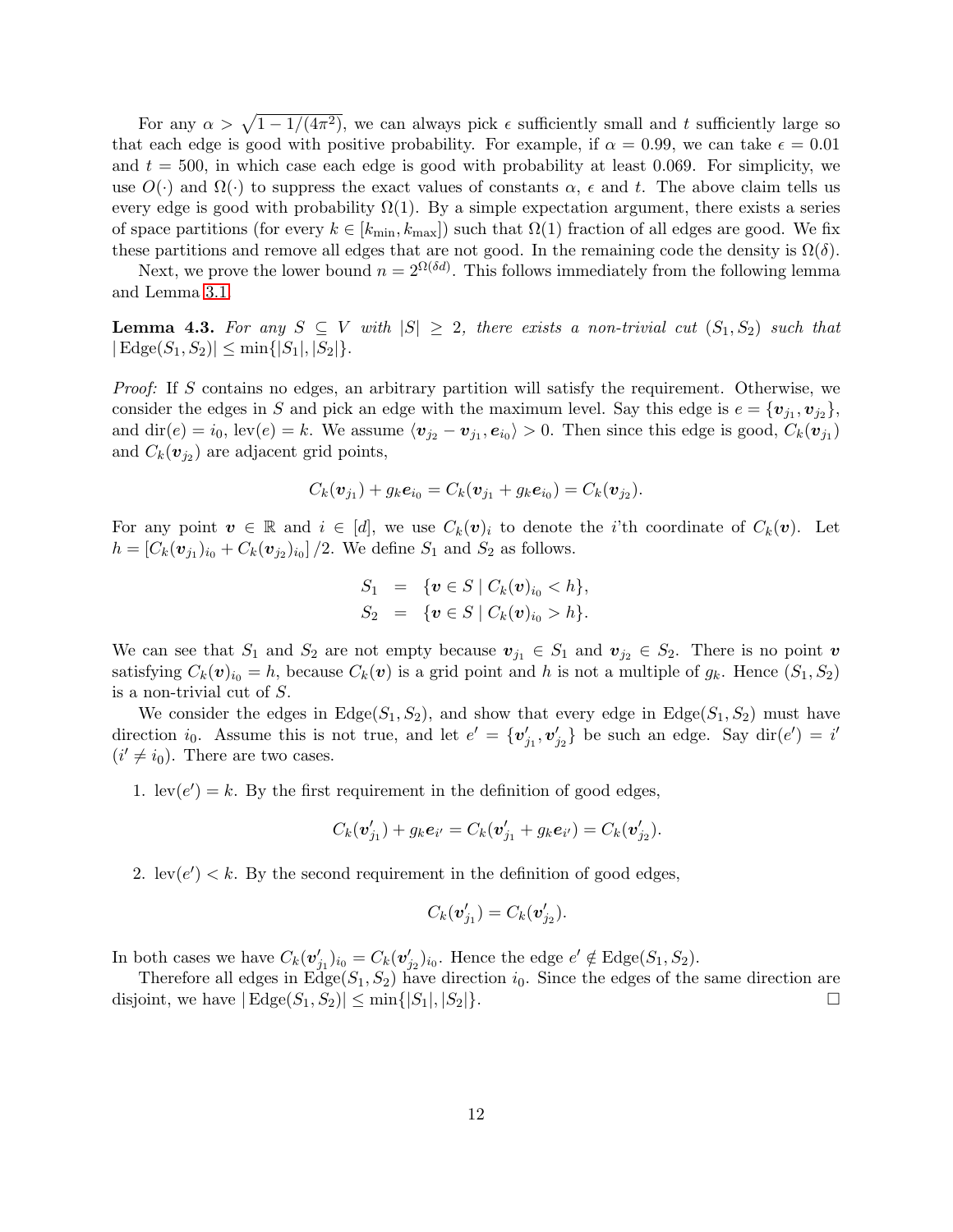# <span id="page-12-0"></span>5 Lower Bound for  $c$ -bounded Simple Codes

In this section we prove  $n = 2^{\Omega(\alpha^2 \delta^2 d/(\log c)^2)}$  for c-bounded  $(\alpha, \delta)$  simple codes. The following simple lemma shows that it suffices to consider the 2-bounded codes.

**Lemma 5.1.** A c-bounded  $(\alpha, \delta)$  simple code is a 2-bounded  $(\alpha, \delta')$  simple code for  $\delta' \ge \delta/[\log_2 c]$ .

*Proof:* We partition the interval  $[1, c]$  into  $\lceil \log_2 c \rceil$  intervals

$$
[1, c] = [2^0, 2^1) \cup [2^1, 2^2) \cup \cdots \cup [2^{\lceil \log_2 c \rceil - 1}, c].
$$

By the Pigeonhole Principle, there is an interval that  $1/[\log_2 c]$  fraction of the edges have lengths in it. We only consider these edges, and scale the points in  $V$  to make all these edge lengths in [1, 2]. The code becomes 2-bounded and the density is at least  $\delta/[\log_2 c]$ .  $c$ .

### 5.1 Preliminaries and warm-up

We let  $\mathbb{N} = \{0, 1, 2, \dots\}$  and for a vector  $\boldsymbol{\sigma} \in \mathbb{N}^d$  we write  $|\boldsymbol{\sigma}| = \sigma_1 + \cdots + \sigma_d$ . We denote by  $\mathbb{E}_{\boldsymbol{x} \in \gamma \mathbb{R}^d}$ the expectation with respect to a random d-dimensional vector  $x$  whose entries are independent standard Gaussian random variables.

We collect some basic facts of the Hermite polynomials (see e.g., [\[AAR99,](#page-16-7) Section 6.1]). These polynomials form a complete orthonormal basis for the Hilbert space of square integrable functions  $f: \mathbb{R}^n \to \mathbb{C}$  endowed with the inner product  $(f, g) = \mathbb{E}_{\boldsymbol{x} \in \gamma \mathbb{R}^d} \left[ \overline{f(\boldsymbol{x})} g(\boldsymbol{x}) \right]$ . The polynomials can be obtained by Gram-Schmidt orthogonalization on the monomials  $x_1^{\sigma_1} \cdots x_d^{\sigma_d}$  for  $\boldsymbol{\sigma} \in \mathbb{N}^d$ . Each Hermite polynomial  $h_{\sigma} \in \mathbb{R}[x_1,\ldots,x_d]$  can thus be uniquely represented by a nonnegative integer vector  $\sigma$  and the linear ones are  $h_{e_i}(x) = \langle e_i, x \rangle = x_i$ . We define the Fourier-Hermite coefficients of a function f by  $\widehat{f}(\sigma) = (h_{\sigma}, f)$ . Orthonormality easily gives *Parseval's identity*:

<span id="page-12-1"></span>
$$
\sum_{\sigma \in \mathbb{N}^d} \widehat{f}(\sigma)^2 = \mathop{\mathbb{E}}_{x \in \gamma \mathbb{R}^d} \left[ |f(x)|^2 \right]. \tag{3}
$$

We exploit a connection between particular functions related to the Hermite polynomials and the Fourier transform over  $\mathbb{R}^d$ . Recall that the Fourier transform of a function f at a point  $y \in \mathbb{R}^d$ is given by

$$
\big(\mathcal{F}(f)\big)(\boldsymbol{y}) = (2\pi)^{-d/2} \int_{\mathbb{R}^d} f(\boldsymbol{x}) e^{-i\langle \boldsymbol{x}, \boldsymbol{y} \rangle} d\boldsymbol{x}.
$$

The fact we use is that the functions  $H_{\sigma}(x) = e^{-\|x\|_2^2/2} h_{\sigma}(x)$  (known as the Hermite functions) are eigenfunctions of the Fourier transform: they satisfy  $\mathcal{F}(H_{\sigma}) = (-i)^{|\sigma|} H_{\sigma}$ . In particular this gives the useful identity

<span id="page-12-2"></span>
$$
\mathop{\mathbb{E}}_{\boldsymbol{x}\in\gamma\mathbb{R}^d}\left[h_{\boldsymbol{e}_i}(\boldsymbol{x})\,e^{-i\langle\boldsymbol{x},\boldsymbol{y}\rangle}\right] = \left(\mathcal{F}(H_{\boldsymbol{e}_i})\right)(\boldsymbol{y}) = -iH_{\boldsymbol{e}_i}(\boldsymbol{y}) = \frac{-i\,\langle\boldsymbol{e}_i,\boldsymbol{y}\rangle}{e^{\|\boldsymbol{y}\|_2^2/2}}.\tag{4}
$$

As a 'warm-up' to the 2-query case, we show how one can prove the following simple bound on 1-query LDCs using these tools.

**Lemma 5.2.** Let  $(v_1, \ldots, v_n) \in (\mathbb{R}^d)^n$  be a 1-query  $(\alpha, \delta)$ -approximate LDC. Then,  $d \le e/(\alpha^2 \delta)$ .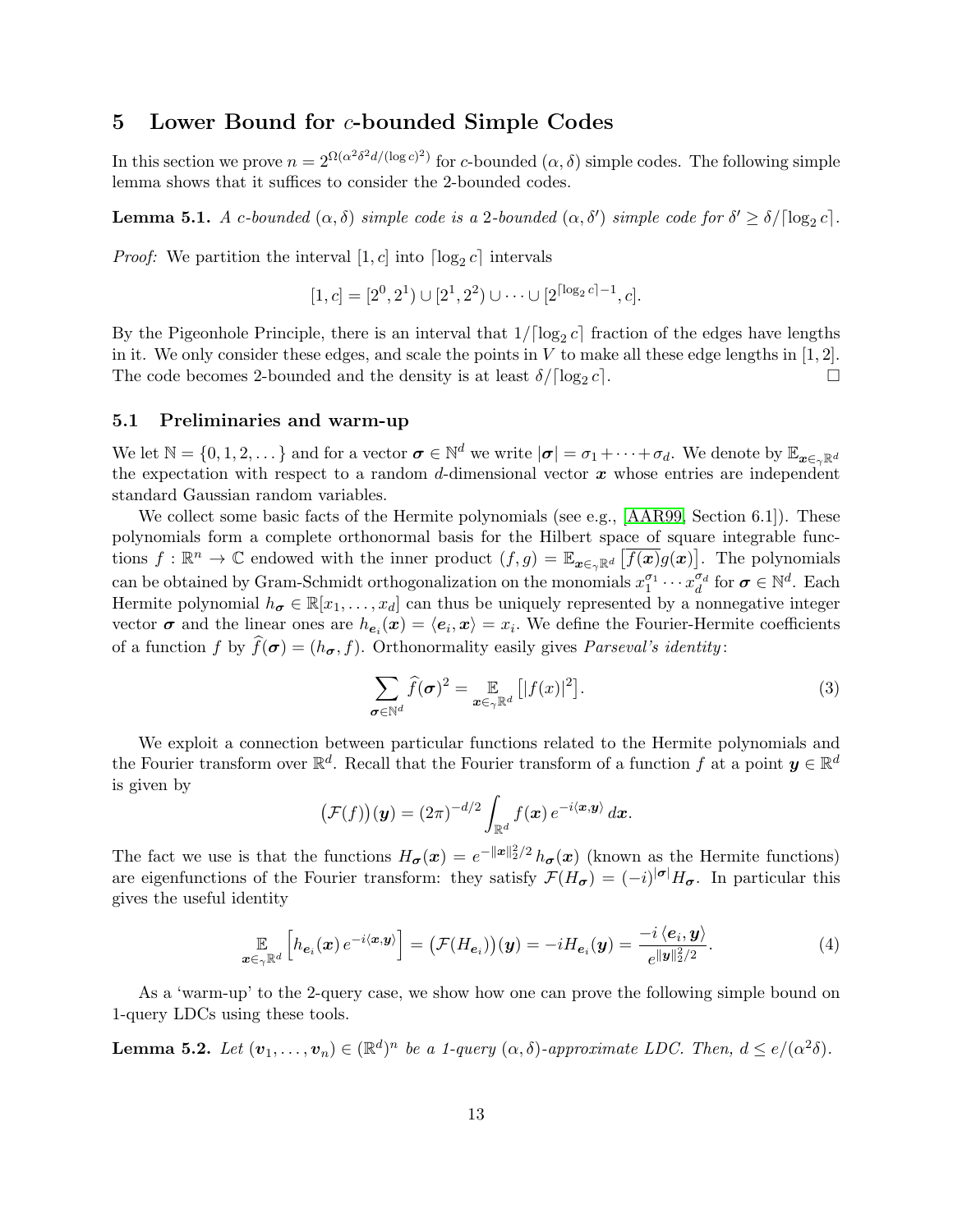*Proof:* Without loss of generality we may assume that the vectors  $v_s$ ,  $s \in [n]$ , have unit 2-norm. Define the vector-valued function  $f : \mathbb{R}^d \to \mathbb{C}^n$  by  $f(\mathbf{x}) = (e^{-i\langle \mathbf{v}_s, \mathbf{x} \rangle})_{s=1}^n$ . Define the (vector-valued) Fourier-Hermite coefficients of f in the obvious way by  $\widehat{f}(\sigma) = \mathbb{E}_{x \in \gamma \mathbb{R}^d}[h_{\sigma}(x)f(x)]$ . Parseval's identity [3](#page-12-1) applied to the coordinates of  $f$  gives

<span id="page-13-0"></span>
$$
\sum_{i=1}^{d} \|\widehat{f}(e_i)\|_2^2 \le \sum_{\sigma \in \mathbb{N}^d} \|\widehat{f}(\sigma)\|_2^2 = \mathop{\mathbb{E}}_{\bm{x} \in \gamma \mathbb{R}^d} \left[ \|f(\bm{x})\|_2^2 \right]. \tag{5}
$$

The right-hand side of  $(5)$  clearly equals n. By  $(4)$  the left-hand side is at least

$$
\sum_{i=1}^{d} \|\widehat{f}(e_i)\|_2^2 = \sum_{i=1}^{d} \sum_{s=1}^{n} \left| \mathop{\mathbb{E}}_{x \in \gamma \mathbb{R}^d} \left[ h_{e_i}(x) e^{-i \langle v_s, x \rangle} \right] \right|^2 = \sum_{i=1}^{d} \sum_{s=1}^{n} \frac{|\langle e_i, v_s \rangle|^2}{e} \ge \frac{\delta d n \alpha^2}{e},\tag{6}
$$

where the last inequality follows from the definition of a 1-query approximate LDC. Putting things together gives  $\alpha^2 \delta d n/e \leq n$ , which implies the result.

#### 5.2 A matrix valued function from a 2-query code

Let  $\{v_1, v_2, \ldots, v_n\}$  be a (2-query) 2-bounded  $(\alpha, \delta)$  simple code. We define the vector-valued function  $f: \mathbb{R}^d \to \mathbb{C}^n$  given by  $f(\mathbf{x}) = (e^{-i\langle \mathbf{x}, \mathbf{v}_s \rangle})_{s=1}^n$ . And from f we define the matrix-valued function  $F(\mathbf{x}) = f(\mathbf{x})f(\mathbf{x})^*$ , so

$$
F(\boldsymbol{x}) = \left(e^{-i\langle \boldsymbol{x}, \boldsymbol{v}_s - \boldsymbol{v}_t\rangle}\right)_{s,t=1}^n.
$$

Note that each  $F(x)$  is a Hermitian matrix with rank 1. We define the matrix-valued Fourier-Hermite coefficients  $\hat{F}(\sigma)$  in the obvious way by  $\hat{F}(\sigma)_{s,t} = (h_{\sigma}, F_{s,t})$ , where  $F_{s,t}$  is the function corresponding to the  $(s, t)$ -coordinate of  $F$ .

By [\(4\)](#page-12-2)  $F(e_i)$  therefore has as  $(s, t)$ -entry given by

$$
\widehat{F}(e_i)_{s,t} = \mathop{\mathbb{E}}_{x \in \gamma \mathbb{R}^d} \left[ h_{e_i}(x) e^{-i \langle x, v_s - v_t \rangle} \right] \stackrel{(4)}{=} \frac{-i \langle e_i, v_s - v_t \rangle}{e^{\|v_s - v_t\|_2^2/2}}.
$$

Since the code is simple and 2-bounded there are  $|M_i|$  disjoint  $\{s, t\}$ -pairs such that the  $(s, t)$ entry of  $\tilde{F}(\mathbf{e}_i)$  has magnitude

<span id="page-13-1"></span>
$$
|\widehat{F}(\boldsymbol{e}_i)_{s,t}| \geq \frac{|\langle \boldsymbol{e}_i, \boldsymbol{v}_s - \boldsymbol{v}_t \rangle|}{e^{\|\boldsymbol{v}_s - \boldsymbol{v}_t\|_2^2/2}} \geq \frac{\alpha}{e}.
$$
\n<sup>(7)</sup>

The matrix  $\hat{F}(e_i)$  thus has large entries (in absolute values) on the coordinates corresponding to the matching  $M_i$ .

### 5.3 A Fourier inequality for the trace norm

We now establish a matrix analog of [\(5\)](#page-13-0) (Lemma [5.3](#page-14-0) below), which is expressed in terms of the Schatten-1 norm (or trace norm). The *Schatten-1 norm*  $||A||_{S_1}$  of a complex matrix A is defined as the sum of its singular values. We also use the following dual characterization of this norm. For a pair of matrices  $A, X \in \mathbb{C}^{n \times n}$  let  $\langle A, X \rangle = \text{tr}[A^*X]$  denote their trace inner product, where  $A^*$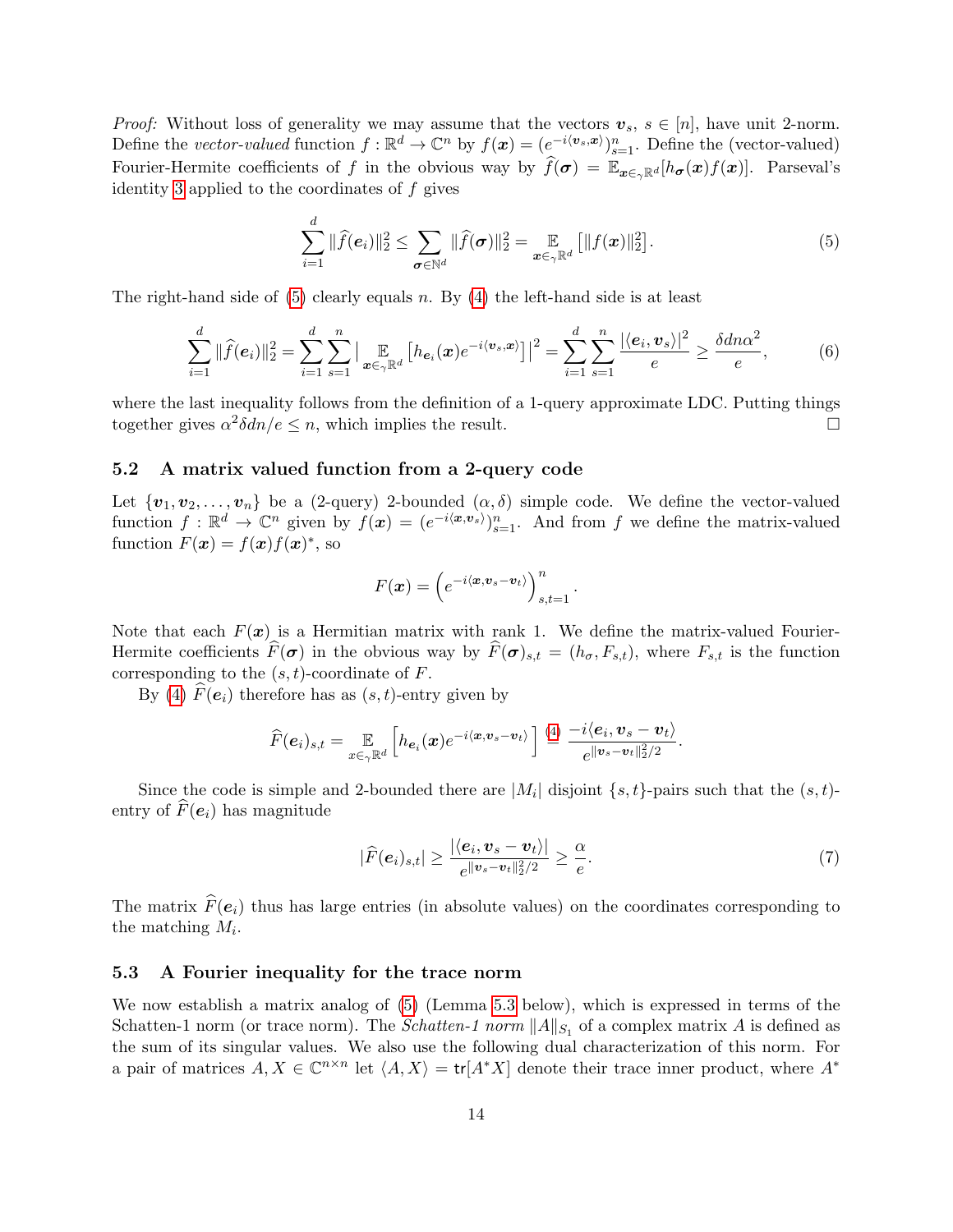denotes the conjugate transpose of A. The spectral norm  $||X||_{S_{\infty}}$  of a matrix X is defined as its maximum singular value. We have the well-known duality characterization

<span id="page-14-1"></span>
$$
||A||_{S_1} = \max\{|\langle A, X \rangle| : ||X||_{S_{\infty}} \le 1\}.
$$
\n(8)

<span id="page-14-0"></span>The analog of [\(5\)](#page-13-0) that allows us to prove the lower bound on 2-bounded simple codes is as follows. **Lemma 5.3.** Let  $F : \mathbb{R}^d \to \mathbb{C}^{n \times n}$  be a Hermitian matrix-valued function. Then,

$$
\left(\sum_{i=1}^d \|\widehat{F}(e_i)\|_{S_1}^2\right)^{1/2} \leq \sqrt{2\log(2en)} \left(\mathop{\mathbb{E}}_{\bm{x}\in\gamma\mathbb{R}^n}\left[\|F(\bm{x})\|_{S_1}^2\right]\right)^{1/2}.
$$

The proof of this lemma relies on the following non-commutative version of the Khintchine inequality [\[Tro12,](#page-17-14) Section 4.4].

<span id="page-14-3"></span>**Theorem 5.4** (Non-commutative Khintchine inequality [\[Tro12\]](#page-17-14)). For any collection of Hermitian matrices  $A_1, \ldots, A_d \in \mathbb{C}^{n \times n}$  and i.i.d. standard Gaussian random variables  $x_1, \ldots, x_d$ , we have

$$
\left(\mathbb{E}\left[\left\|\sum_{i=1}^{d} x_i A_i\right\|_{S_{\infty}}^2\right]\right)^{1/2} \leq \sqrt{2\log(2en)} \left\|\sum_{i=1}^{d} A_i^2\right\|_{S_{\infty}}^{1/2}
$$

Proof of Lemma [5.3:](#page-14-0) By homogeneity we may assume that  $\|\widehat{F}(e_1)\|_{S_1}^2 + \cdots + \|\widehat{F}(e_d)\|_{S_1}^2 = 1$ . Let  $X_1, \ldots, X_d \in \mathbb{C}^{n \times n}$  be such that  $||X_i||_{S_{\infty}} \leq 1$  and  $\langle \widehat{F}(e_i), X_i \rangle = ||\widehat{F}(e_i)||_{S_1}$  for every  $i \in [d]$ . Let  $Y_i = \|\widehat{F}(\mathbf{e}_i)\|_{S_1} X_i$  and notice that

$$
\sum_{i=1}^{d} ||Y_i||_{S_{\infty}}^2 \le \sum_{i=1}^{d} ||\widehat{F}(e_i)||_{S_1}^2 = 1.
$$
\n(9)

.

We consider the quantity

<span id="page-14-2"></span>
$$
\mathop{\mathbb{E}}_{\boldsymbol{x}\in\gamma\mathbb{R}^d}\Big[\Big\langle F(\boldsymbol{x}),\sum_{i=1}^d x_i\,Y_i\Big\rangle\Big].\tag{10}
$$

First, by linearity of the trace function, it equals

$$
\sum_{i=1}^d \left\langle \mathop{\mathbb{E}}_{\boldsymbol{x} \in \gamma \mathbb{R}^d} \left[ x_i F(\boldsymbol{x}) \right], Y_i \right\rangle = \sum_{i=1}^d \left\langle \widehat{F}(\boldsymbol{e}_i), Y_i \right\rangle = \sum_{i=1}^d \left\| \widehat{F}(\boldsymbol{e}_i) \right\|_{S_1}^2 = 1.
$$

Second, by Hölder's inequality for the trace and spectral norms [\[Bha97\]](#page-16-8) (which follows from  $(8)$ ) and the Cauchy-Schwarz inequality, [\(10\)](#page-14-2) is at most

$$
\mathop{\mathbb{E}}_{\boldsymbol{x}\in\gamma\mathbb{R}^d}\left[\|F(\boldsymbol{x})\|_{S_1}\Big\|\sum_{i=1}^d x_iY_i\Big\|_{S_{\infty}}\right] \quad \leq \quad \left(\mathop{\mathbb{E}}_{\boldsymbol{x}\in\gamma\mathbb{R}^d}\left[\|F(\boldsymbol{x})\|_{S_1}^2\right]\right)^{1/2}\left(\mathop{\mathbb{E}}_{\boldsymbol{x}\in\gamma\mathbb{R}^d}\left[\Big\|\sum_{i=1}^d x_i\,Y_i\Big\|_{S_{\infty}}^2\right]\right)^{1/2}.
$$

By Theorem [5.4,](#page-14-3) the triangle inequality and the fact  $||Y_i^2||_{S_{\infty}} \le ||Y_i||_{S_{\infty}}^2$ , the last factor is at most

$$
\sqrt{2\log(2en)} \left\| \sum_{i=1}^d Y_i^2 \right\|_{S_{\infty}}^{1/2} \le \sqrt{2\log(2en)} \left( \sum_{i=1}^d \|Y_i\|_{S_{\infty}}^2 \right)^{1/2} \le \sqrt{2\log(2en)}.
$$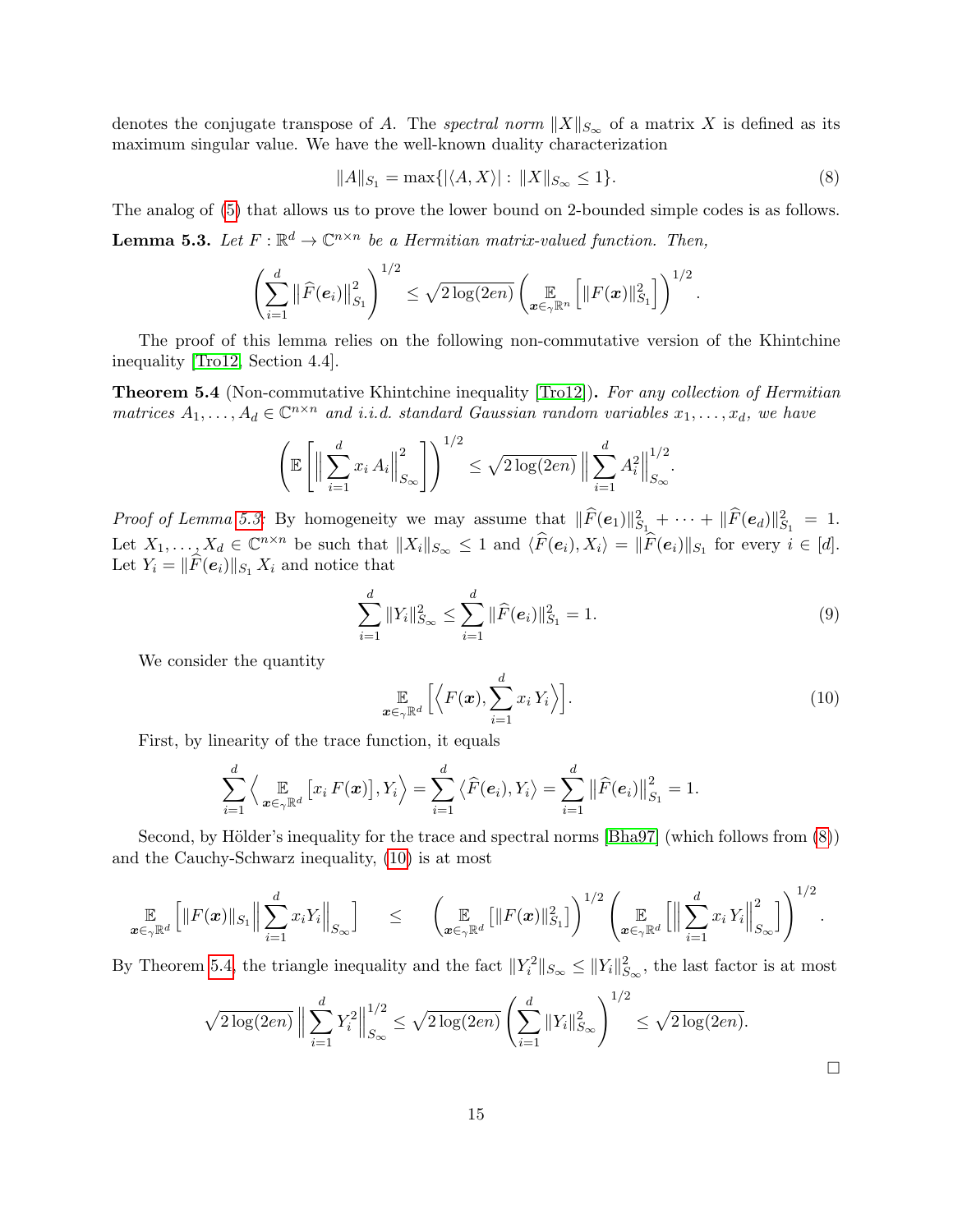### 5.4 Lower bound on 2-bounded codes

We now combine fact [\(7\)](#page-13-1) and Lemma [5.3](#page-14-0) to lower bound the length of 2-bounded simple codes. Recall that we defined the matrix-valued function  $F(x) = f(x)f(x)$ <sup>\*</sup> where  $f(x) = (e^{-i(x, v_s)})_{s=1}^n$ . Then  $F(x)$  has  $f(x)$  as an eigenvector with eigenvalue n (its other eigenvalues being zero). Hence,

<span id="page-15-2"></span>
$$
||F(\bm{x})||_{S_1} = n. \tag{11}
$$

Recall from [\(7\)](#page-13-1) that for every  $i \in [d]$  there are  $|M_i|$  disjoint  $\{s, t\}$ -pairs such that  $|F(e_i)_{s,t}| \ge \alpha/e$ . From [\[BARdW08,](#page-16-5) p. 14–15] it directly follows that

<span id="page-15-1"></span>
$$
\|\widehat{F}(e_i)\|_{S_1} \ge \frac{\alpha}{e}|M_i|.\tag{12}
$$

Putting the above facts together gives

$$
\frac{\alpha \delta \sqrt{d}n}{e} \leq \frac{\alpha}{e} \frac{1}{\sqrt{d}} \sum_{i=1}^{d} |M_i| \leq \left(\frac{\alpha^2}{e^2} \sum_{i=1}^{d} |M_i|^2\right)^{1/2} \leq \left(\sum_{i=1}^{d} \|\widehat{F}(e_i)\|_{S_1}^2\right)^{1/2}
$$
\nLemma 5.3\n
$$
\leq \frac{\text{Lemma 5.3}}{\sqrt{2\log(2en)}} \left(\frac{\mathbb{E}}{x \epsilon_{\gamma} \mathbb{R}^d} \left[\|F(x)\|_{S_1}^2\right]\right)^{1/2} \stackrel{(11)}{=} \sqrt{2\log(2en)} n,
$$

where the second inequality follows from Cauchy-Schwarz. Hence,  $n = 2^{\Omega(\alpha^2 \delta^2 d)}$ .

# <span id="page-15-0"></span>6 Approximate q-query Code for General  $q$

In this section we prove Theorem [1.8](#page-3-1) by showing that  $n = \Omega((\alpha^2 \delta^{1/q} d)^{\frac{q}{q-1}})$  for general q-query approximate code. The proof is similar to  $[KT00]$ : we select a random subset of V with size  $\Theta(\delta^{-\frac{1}{q}} n^{\frac{q-1}{q}})$ , and show that w.h.p it contains a q-tuple from at least  $\Omega(d)$  matchings (or directions). This will imply the size of the subset is  $\Omega(\alpha^2 d)$ . The lower bound of n follows immediately.

We first note that a subset containing tuples from many different matchings must be large.

<span id="page-15-3"></span>**Lemma 6.1.** If a set  $S \subseteq V$  contains at least one tuple from k different matchings  $(k \leq d)$ , then  $|S| \geq \alpha^2 k$ .

*Proof:* By the definition of an approximate LDC, for every tuple  $\{j_1, \ldots, j_k\} \in M_i$ , there exists a unit vector  $u \in \text{span}\{v_{j_1},...,v_{j_k}\}\$  with the *i*'th coordinate at least  $\alpha$  in absolute value. We also assume w.l.o.g. that  $u_i \geq \alpha$  (otherwise take  $-u$ ). Therefore, there exists unit vectors  $u_1, u_2, \ldots, u_k \in \text{span}\{S\}$  such that each of them has a different coordinate at least  $\alpha$ . Without loss of generality we assume  $u_{11}, u_{22}, \ldots, u_{kk} \ge \alpha$ .

To show  $|S|\,\geq\,\alpha^2 k,$  it suffices to show  ${\sf rank}\{{\bm u}_1,{\bm u}_2,\ldots,{\bm u}_k\}\,\geq\,\alpha^2 k.$  Let  $U$  be the matrix consisting of  $u_1, u_2, \ldots, u_k$  as its row vectors. For simplicity we remove the last  $n - k$  columns in U if  $n > k$ . Now U is a square matrix with diagonal elements at least  $\alpha$ . Let r be the rank of U. We only need to show  $r \geq \alpha^2 k$ . This is a variant of the well-known theorem saying that the rank of a matrix is large if its diagonal elements are larger than the off-diagonal ones. We give the following proof, which is based on the idea of Lemma 3.5 in [\[BDWY12\]](#page-16-3) (similar lemmas can be found in most standard texts on matrix analysis).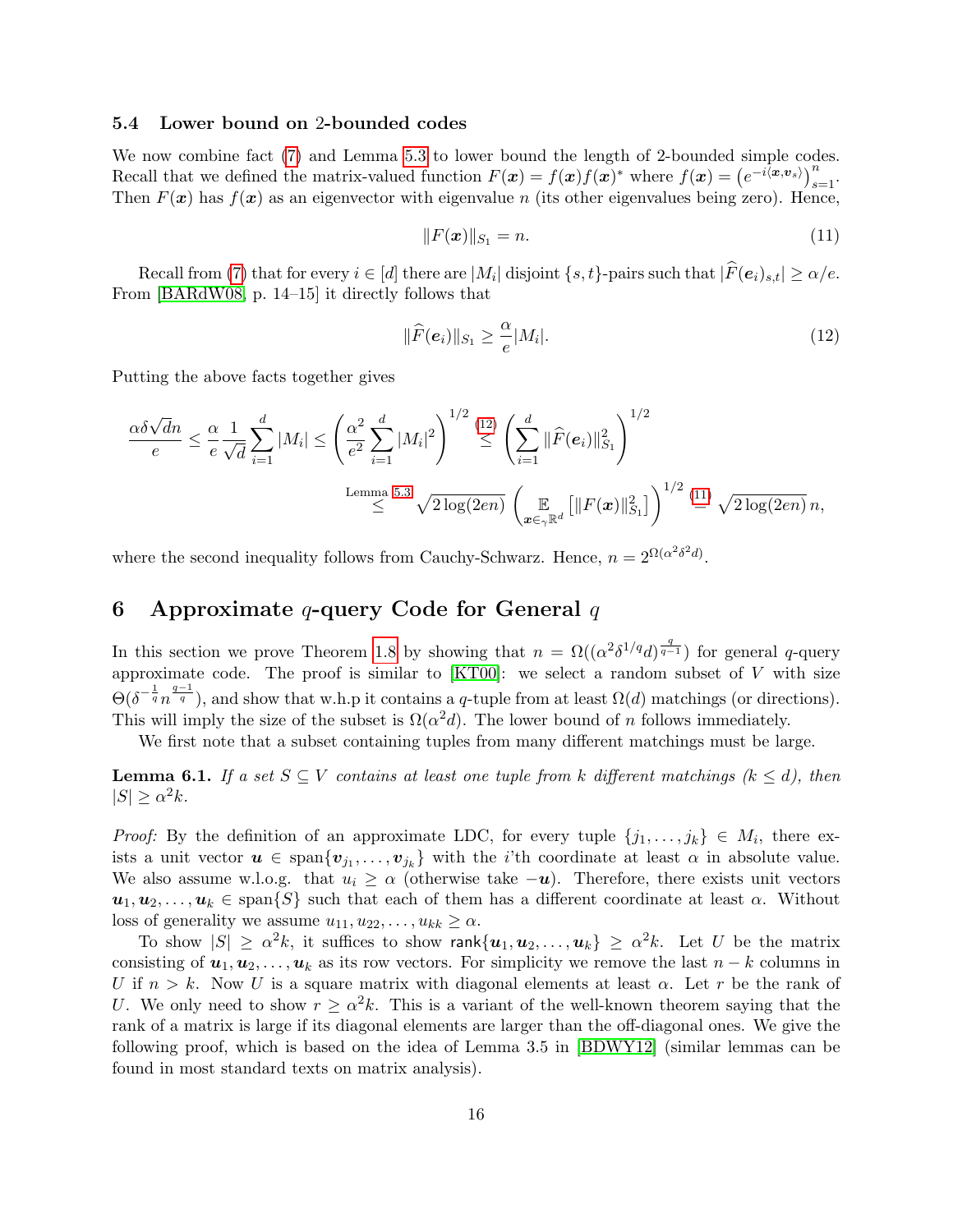Let  $U = Q \Sigma P^*$  be the singular value decomposition of U, where Q, P are unitary matrices. Let  $\sigma_1, \sigma_2, \ldots, \sigma_r > 0$  be the non-zero singular values of U, i.e.  $\Sigma = \text{diag}\{\sigma_1, \sigma_2, \ldots, \sigma_r, 0, 0, \ldots, 0\}$ . We have

$$
(\alpha k)^2 = \mathop{\mathsf{tr}}\nolimits(U)^2 = \mathop{\mathsf{tr}}\nolimits(Q \Sigma P^*)^2 = \mathop{\mathsf{tr}}\nolimits((P^*Q) \Sigma)^2 \le \mathop{\mathsf{tr}}\nolimits(\Sigma)^2.
$$

The last inequality holds since  $P^*Q$  is a unitary matrix and every element has absolute value at most 1. On the other hand,

$$
\text{tr}(\Sigma)^2 = (\sigma_1 + \sigma_2 + \dots + \sigma_r)^2 \le r \cdot (\sigma_1^2 + \sigma_2^2 + \dots + \sigma_r)^2 = r \cdot ||U||_F \le r \cdot k.
$$

Combine these two inequalities we have  $r \geq \alpha^2 k$ .  $2k$ .

Now we can prove the theorem in the same way as in [\[KT00\]](#page-17-0). We pick a random set  $S \subseteq V$ of size  $\Theta(\delta^{-\frac{1}{q}}n^{\frac{q-1}{q}})$ . By Lemma 5 in [\[KT00\]](#page-17-0), S contains tuples in  $\Omega(d)$  different directions in expectation. We fix an S that contains tuples in  $\Omega(d)$  directions. By Lemma [6.1,](#page-15-3) we have

$$
\delta^{-\frac{1}{q}}n^{\frac{q-1}{q}} = \Omega(\alpha^2 d).
$$

The lower bound  $n = \Omega((\alpha^2 \delta^{1/q} d)^{\frac{q}{q-1}})$  follows immediately.

# References

- <span id="page-16-7"></span>[AAR99] G. E. Andrews, R. Askey, and R. Roy. Special Functions, volume 71 of Encyclopedia of Mathematics and its Applications. Cambridge University Press, 1999.
- <span id="page-16-4"></span>[ADSW12] A. Ai, Z. Dvir, S. Saraf, and A. Wigderson. Sylvester-Gallai theorems for approximate collinearity. Forum of mathematics - Sigma (to appear), 2012.
- <span id="page-16-5"></span>[BARdW08] A. Ben-Aroya, O. Regev, and R. de Wolf. A hypercontractive inequality for matrixvalued functions with applications to quantum computing and LDCs. In FOCS'08, pages 477–486, 2008.
- <span id="page-16-3"></span>[BDWY12] B. Barak, Z. Dvir, A. Wigderson, and A. Yehudayoff. Fractional Sylvester-Gallai theorems. Proceedings of the National Academy of Sciences, 2012.
- <span id="page-16-2"></span>[BET10] A. Ben-Aroya, K. Efremenko, and A. Ta-Shma. Local list decoding with a constant number of queries. In FOCS'10, pages 715–722, 2010.
- <span id="page-16-1"></span>[BF90] D. Beaver and J. Feigenbaum. Hiding instances in multioracle queries. In STACS'90, pages 37–48, 1990.
- <span id="page-16-8"></span>[Bha97] R. Bhatia. Matrix Analysis, volume 169 of Graduate Texts in Mathematics. Springer, 1997.
- <span id="page-16-0"></span>[BK95] M. Blum and S. Kannan. Designing programs that check their work. J. ACM, 42(1):269–291, January 1995.
- <span id="page-16-6"></span>[BNR12] J. Briët, A. Naor, and O. Regev. Locally decodable codes and the failure of cotype for projective tensor products. Electronic Research Announcements in Mathematical Sciences (ERA-MS), 19:120–130, 2012.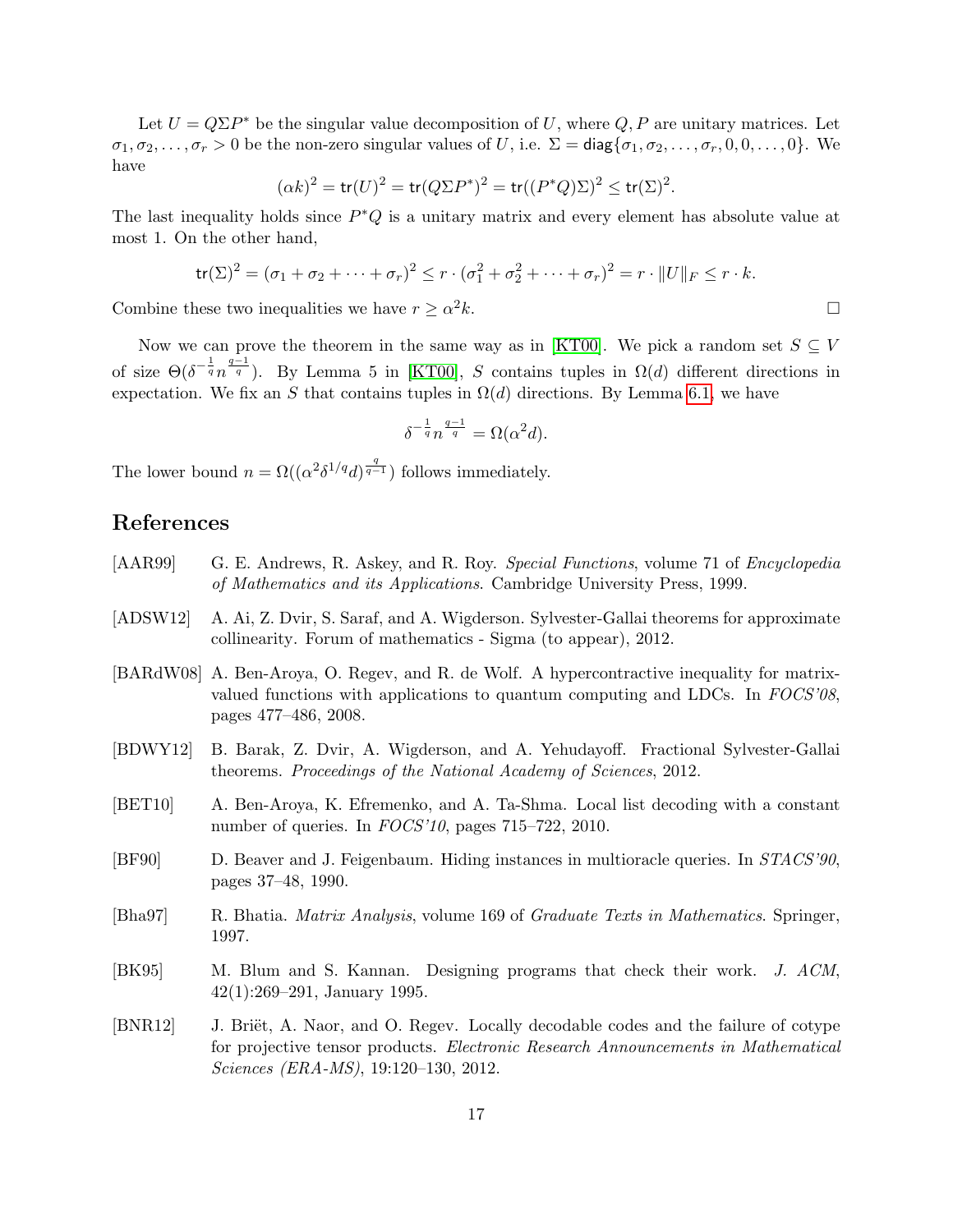- <span id="page-17-8"></span>[CFL+10] Y. M. Chee, T. Feng, S. Ling, H. Wang, and L. F. Zhang. Query-efficient locally decodable codes of subexponential length. Electronic Colloquium on Computational Complexity (ECCC), TR10-173, 2010.
- <span id="page-17-9"></span>[DGY11] Z. Dvir, P. Gopalan, and S. Yekhanin. Matching vector codes. SIAM J. Comput., 40(4):1154–1178, 2011.
- <span id="page-17-10"></span>[DS05] Z. Dvir and A. Shpilka. Locally decodable codes with 2 queries and polynomial identity testing for depth 3 circuits. In STOC'05, pages 592–601, 2005.
- <span id="page-17-12"></span>[DSW12] Z. Dvir, S. Saraf, and A. Wigderson. Improved rank bounds for design matrices and a new proof of Kelly's theorem. Forum of mathematics - Sigma (to appear), 2012.
- <span id="page-17-11"></span>[DSW13] Z. Dvir, S. Saraf, and A. Wigderson. Breaking the quadratic barrier for 3-LCCs over the reals. Manuscript, 2013.
- <span id="page-17-4"></span>[Efr09] K. Efremenko. 3-query locally decodable codes of subexponential length. In STOC'09, pages 39–44, 2009.
- <span id="page-17-2"></span>[GKST06] O. Goldreich, H. Karloff, L. J. Schulman, and L. Trevisan. Lower bounds for linear locally decodable codes and private information retrieval. Computational Complexity, 15(3):263–296, 2006.
- <span id="page-17-7"></span>[IS10] T. Itoh and Y. Suzuki. Improved constructions for query-efficient locally decodable codes of subexponential length. IEICE Transactions on Information and Systems, E93-D(2):263–270, 2010.
- <span id="page-17-3"></span>[KdW04] I. Kerenidis and R. de Wolf. Exponential lower bound for 2-query locally decodable codes via a quantum argument. Journal of Computer and System Sciences, 69(3):395– 420, 2004.
- <span id="page-17-13"></span>[KROW12] G. Kindler, A. Rao, R. O'Donnell, and A. Wigdersons. Spherical cubes: optimal foams from computational hardness amplification. Commun. ACM, 55(10):90–97, October 2012.
- <span id="page-17-0"></span>[KT00] J. Katz and L. Trevisan. On the efficiency of local decoding procedures for errorcorrecting codes. In STOC'00, pages 80–86, New York, NY, USA, 2000. ACM.
- <span id="page-17-6"></span>[KY09] K. S. Kedlaya and S. Yekhanin. Locally decodable codes from nice subsets of finite fields and prime factors of Mersenne numbers. SIAM J. Comput., 38(5):1952–1969, 2009.
- <span id="page-17-1"></span>[Lip90] R. J. Lipton. Efficient checking of computations. In  $STACS'90$ , pages 207–215, 1990.
- <span id="page-17-5"></span>[Pra07] R. Prasad. A note on Yekhanin's locally decodable codes. Electronic Colloquium on Computational Complexity (ECCC), TR07-016, 2007.
- <span id="page-17-14"></span>[Tro12] J. A. Tropp. User-friendly tail bounds for sums of random matrices. Foundations of Computational Mathematics, 12(4):389–434, 2012.